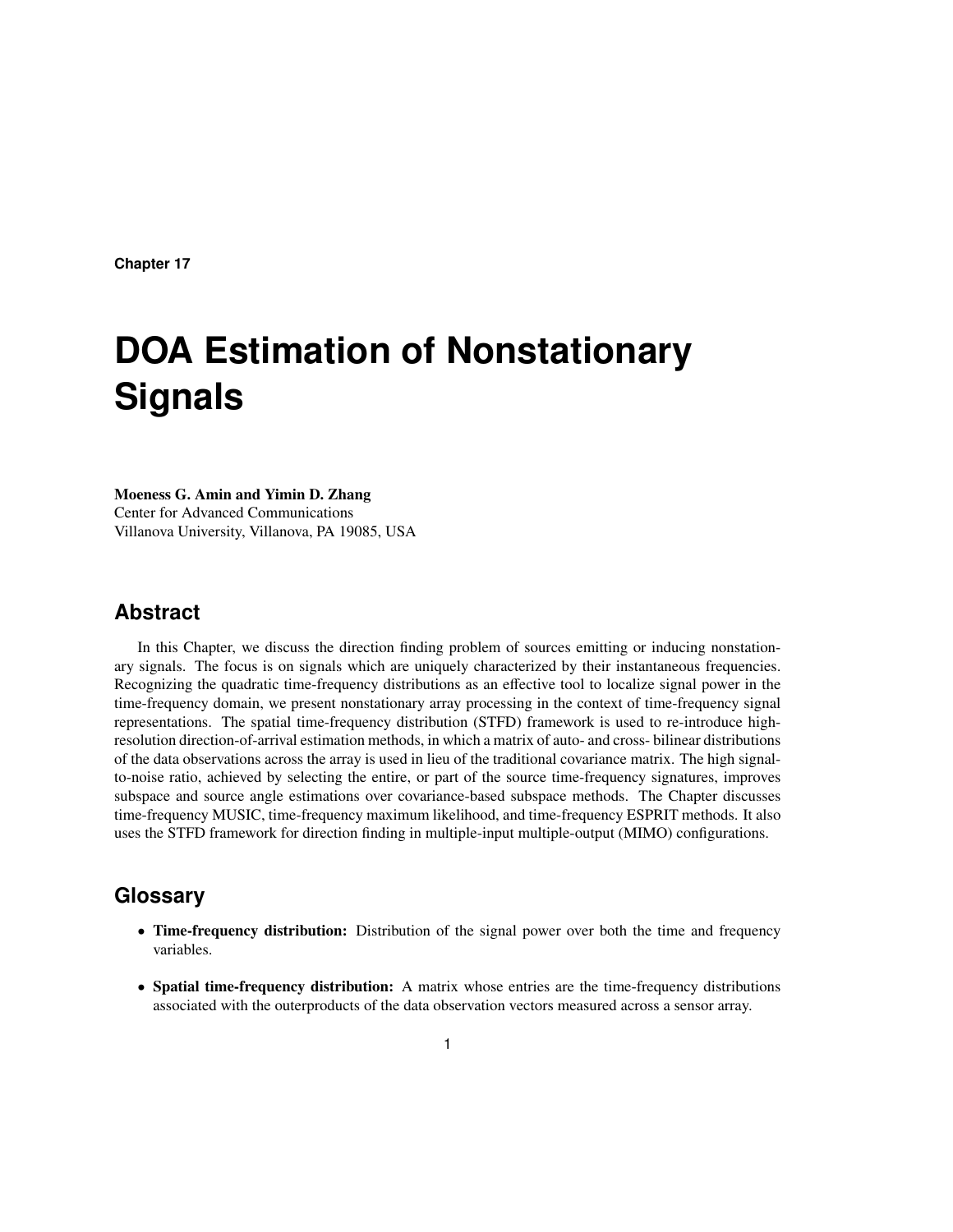- Auto-term: A sample in the time-frequency domain which pertains to the time-frequency distribution of an individual component of the signal.
- Cross-term: An artifact in the time-frequency domain which is introduced by the bilinear product of two components of the input signal.
- Source discrimination: Isolation of individual source signals in single variable or joint-variables domains, such as time, frequency, space, and time-frequency domains.

## **17.1 Introduction**

For many decades, time-frequency (t-f) signal representations, such as the Wigner-Ville distribution (WVD) and spectrograms, were only applied to analyze nonstationary signals incident on single-sensor receivers. The objective is to characterize the data observations in the t-f domain, leading to proper signal detection and characterization, separation, classification, and cancellation. These offerings were subsequently enhanced by introducing reduced interference quadratic time-frequency distributions (TFDs) which have led to improved multi-component signal power localizations in the t-f domain. With sensor arrays being ubiquitous in many application areas of signal processing, such as communications, radar, acoustic, and biomedical, it has become important to consider TFDs in the context of array processing. This is successfully achieved within the framework of spatial time-frequency distribution (STFD) [9–13, 75].

This Chapter discusses the direction-of-arrival (DOA) estimation of far-field sources producing nonstationary signals, particularly those in the form of frequency modulated (FM) waveforms. We use DOA estimation methods based on the quadratic (bilinear) STFD framework. Nonstationary signals are encountered in various passive and active arrays using different sensing modalities. For example, many modern radar systems use linear FM (LFM) signals to achieve pulse compression (LFM signals are also referred to as chirp signals). Alternatively, accelerating, rotating, or maneuvering targets generate time-varying Doppler frequencies, with well defined Doppler-frequency signatures [19, 53]. Further, FM signals can be easily generated and, as such, they are considered the preferred waveforms for smart jammers, and have proven effective in hindering and compromising communications and radar receivers [4].

The STFD framework was first developed by Belouchrani and Amin for the blind separation of narrowband nonstationary signals [12]. It was shown that the STFD matrix is related to the source TFD matrix by the spatial mixing matrix in a manner similar to the commonly used expression, in narrowband array processing problems, relating the sensor spatial covariance matrix to the source covariance matrix. The same STFD framework was then used for direction finding of nonstationary signals using t-f based DOA estimation approaches, such as t-f MUSIC, t-f root-MUSIC, t-f maximum likelihood (t-f ML), and t-f ESPRIT [8, 13, 31, 33, 59, 66, 74]. These techniques, when applied to the source t-f signatures, have shown improved performance, compared to conventional DOA estimation approaches. The latter, which directly operate on the data or its covariance matrix, do not account for, or properly utilize, the instantaneous frequency (IF) characterizations of the source signals. Comprehensive analyses, supporting STFD-based DOA estimations and demonstrating the robustness of the signal and noise subspaces associated with the STFD matrices, were provided by Zhang et al. [75]. It was shown that, signal-to-noise ratio (SNR) enhancement can be obtained from constructing the STFD matrix incorporating signal power concentration regions in the time-frequency domain. This, in turn, leads to robustness of the signal and noise subspace estimates compared to their counterparts, which are obtained using the data covariance matrix. In addition, masking and filtering of the source t-f signatures allow separation and, subsequently, the consideration of individual, or a subgroup of, sources in the field of view. With such source discriminatory capability, the receiver can handle and process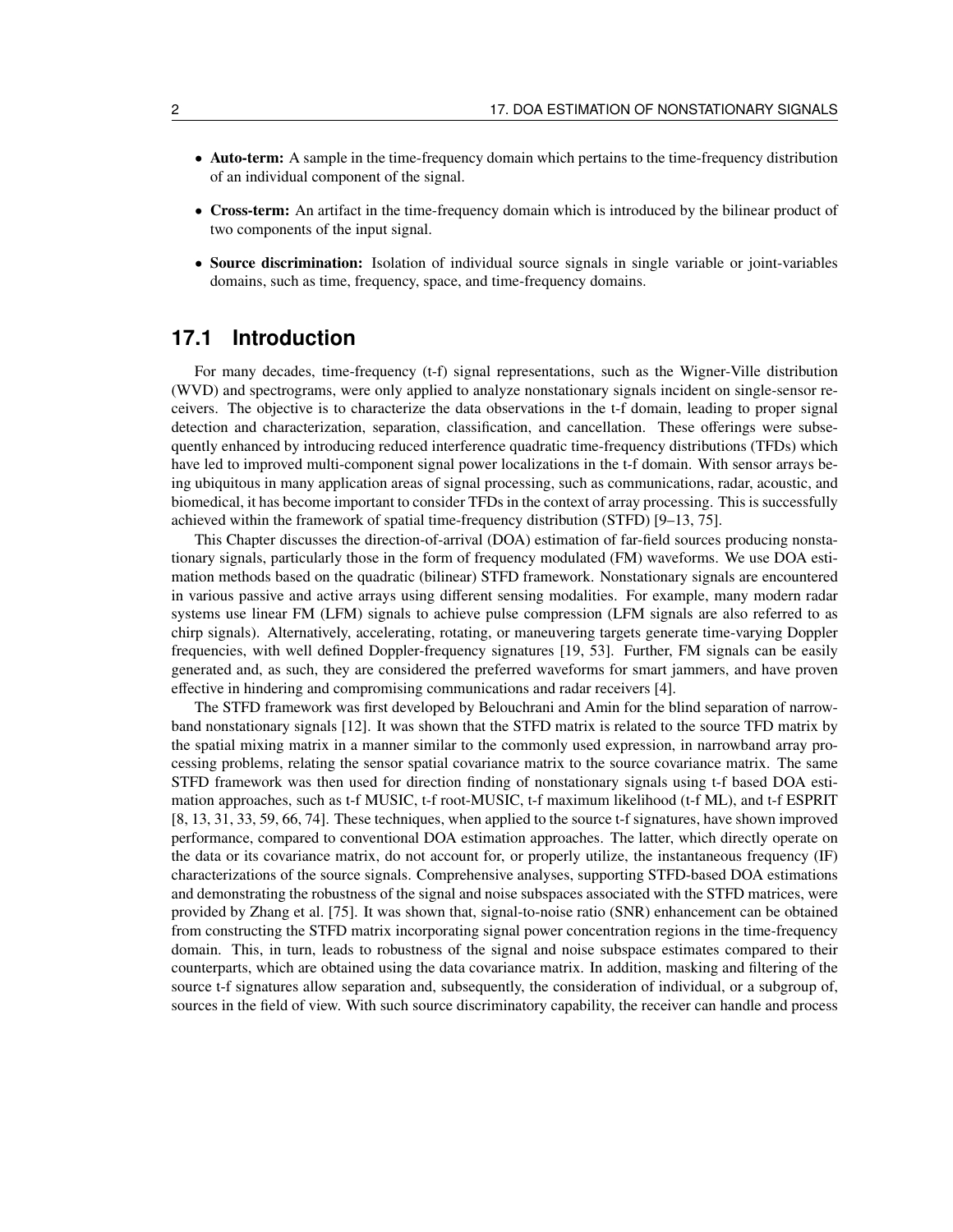more signals than sensors. Reduction of sources further increases SNR and lowers the mutual interference between the signals, improveing signal and noise subspace estimations. In some applications, particularly when acoustic signals are involved, the TFD of multiple signals can be approximately disjoint or orthogonal, i.e., only one signal is present at a given t-f point. With a single source considered at a time, the source DOA can be estimated using only two receivers [55]. In essence, DOA estimation for nonstationary signals, which are well separated in the t-f domain, should be performed using t-f methods.

It is recognized that the advantages of t-f based DOA estimation can only be materialized if appropriate t-f points are selected in the formulation of the STFD matrices. While in some scenarios, the selection of t-f points of peak power may be relatively simple, the problem may become challenging in other situations, e.g., when the signals are highly contaminated by noise. Different approaches for t-f point selection are summarized in [14] and references therein. Utilization of the spatial degrees-of-freedom, or spatial diversity, embedded in the STFD matrix, can reduce noise and enhance the t-f signatures of the signals of interest without the need of using robust t-f kernels [3]. A simple example for achieving this task is through an average of the TFDs over all receive sensors [45]. Insights into the characteristics of TFDs corresponding to different sensors can also assist in the identification of auto-term and cross-term points [40, 68]. It is worthnoting that the separation of the auto-term t-f points from cross-term t-f points in general is less of an issue in DOA estimation than in blind source separation applications. This is because, in performing DOA estimation, STFD matrices only need to meet the full rank requirement [8]. This requirement can be satisfied with the inclusion of cross-terms. Nevertheless, the capability of separating auto-term points from cross-term points allows the selection of t-f regions corresponding to a subset of sources for proper source discrimination.

This Chapter focuses on the DOA estimation approaches of nonstationary signals based on the STFD framework. An analogous framework can be provided using linear transforms, such as the short-time Fourier transform (STFT) and wavelet transform, both can achieve power localization and SNR enhancement. However, multi-resolution analysis is not most effective when dealing with signals characterized by their IF laws, which is the assumption made throughout this Chapter. The STFT, on the other hand, has a well known shortcoming, trading off temporal and spectral resolutions, and its magnitude square is already considered within the STFD framework. Nevertheless, recent advances on the exploitation of fractional Fourier transform (FrFT) and signal stationarization for DOA estimations are considered in this chapter.

In addition to STFDs, we also review relevant recent approaches for nonstationary signal DOA estimations. One of these approaches is the exploitation of spatial joint-variable distributions (SJVD), such as spatial ambiguity function (SAF). The latter employs the Doppler and time-lag variables, in lieu of the time and frequency variables [6]. Another important extension of the STFD and SJVD based DOA estimation methods is the consideration of wideband signals where the narrowband assumption does not hold, i.e., the steering vector varies with the frequency within the signal bandwidth [31, 46, 48]. The latest application of STFD to multiple-input multiple-output (MIMO) radar systems for joint direction-of-departure (DOD) and DOA estimations [69] is also introduced.

The following notations are used in this Chapter. A lower (upper) case bold letter denotes a vector (matrix). E[ $\cdot$ ] represents statistical mean operation.  $(\cdot)^*$ ,  $(\cdot)^T$  and  $(\cdot)^H$  respectively denote complex conjugation, transpose, and conjugate transpose (Hermitian) operations. Re(·) represents the real part operation of a complex variable, vector or matrix. ⊙ denotes the Hadamard product, ⊗ is the Kronecker product, and ⋄ denotes the Khatri-Rao product.  $I_n$  expresses the  $n \times n$  identity matrix. Diag(x) denotes a diagonal matrix using the elements of x as its diagonal elements, diag( $X$ ) a vector consisting of the diagonal elements of matrix  $X$ , and vec(X) a vectorized result of matrix X. det( $\cdot$ ) and tr( $\cdot$ ) respectively denote the determinant and trace of a matrix. In addition,  $\mathbb{C}^{N \times M}$  denotes the complete set of  $N \times M$  complex entries,  $[\mathbf{a}]_n$  denotes the *n*th element of vector **a**, and  $[A]_{m,n}$  denotes the  $(m, n)$ th element of matrix A.  $\delta_{i,l}$  is the Kronecker delta function which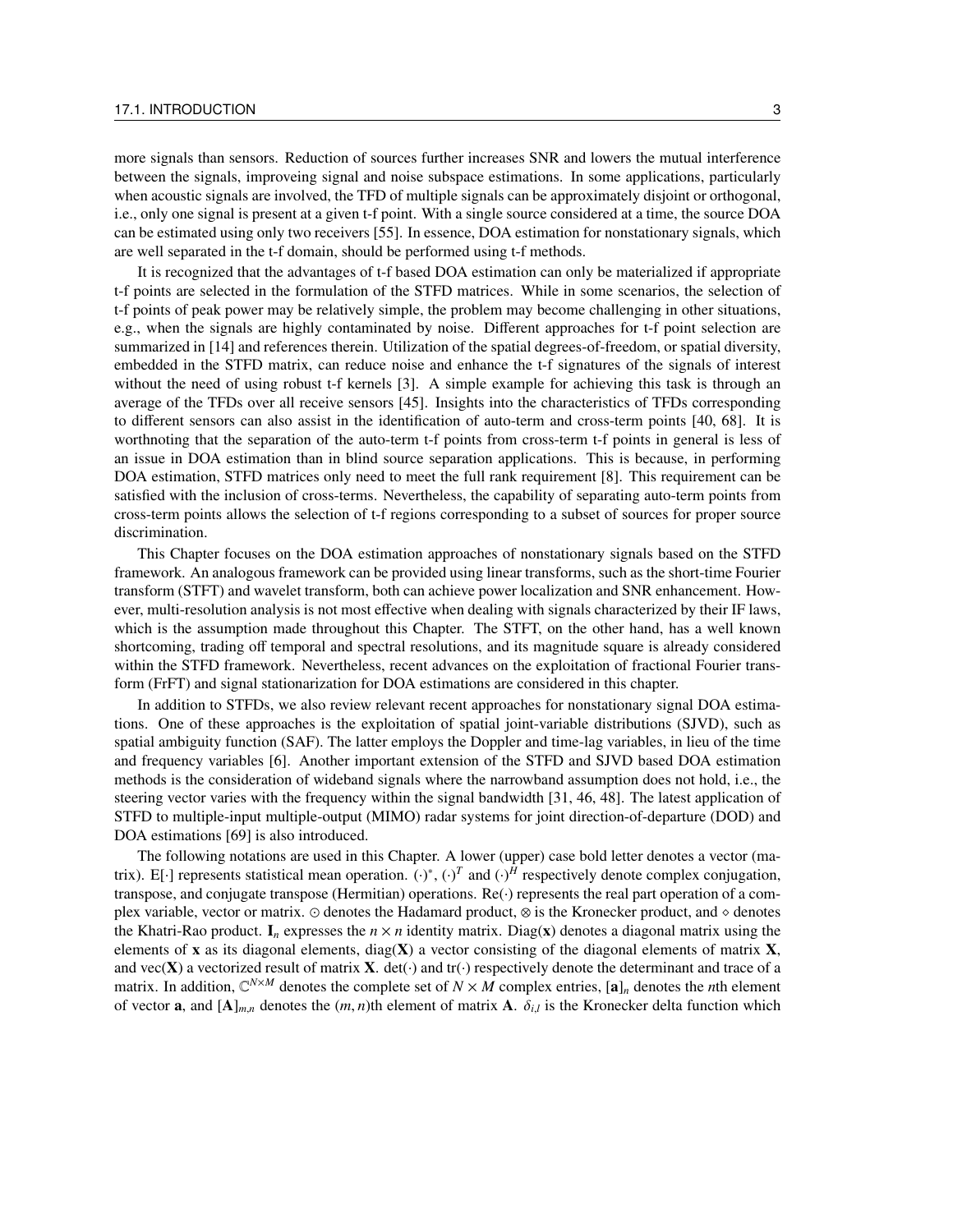equals to 1 when  $i = l$  and 0 otherwise.

# **17.2 Nonstationary Signals and Time-Frequency Representations**

## **17.2.1 Nonstationary Signals**

A large class of signal processing techniques deal with deterministic or stochastic time-domain signals that are stationary. A deterministic signal is said to be stationary if it can be written as a discrete sum of sinusoids, whereas in the random case, a signal  $x(t)$  is said to be wide-sense stationary (or stationary up to the second order) if its expectation is independent of time, and its autocorrelation function  $E[x(t_1)x^*(t_2)]$  depends only on the time difference  $t_2 - t_1$  [7]. For stationary signals, parameters such as the mean and variance, if they exist, also do not change over time or space. For this type of signals, the Fourier transform is widely used to extract the frequency-domain information from the time-domain signals and also as a pre-processing step for various temporal, spatial, and spatio-temporal processing methods.

Many real-world signals, however, are nonstationary. A signal is referred to as nonstationary if one of the fundamental assumptions of stationary signals is no longer valid. For example, a finite duration signal, in particular a transient signal (for which the length is short compared to the observation duration), is nonstationary. Also, many nonstationary signals have their frequency contents and properties change with time. Signals with time-varying spectra include: the impulse response of a wireless communication channel, radar and sonar acoustic waves, seismic acoustic waves, biomedical signals, such as electrocardiogram (ECG) or neonatal seizures, biological signals, such as bat or dolphin echolocation sounds, vocals in speech, notes in music, engine noise, shock waves in fault structures and jamming signals [49].

### **17.2.2 Cohen's Class of Time-Frequency Representations**

There are a number of ways one can perform t-f analysis for nonstationary signals, most of which fall into the following two classes: linear t-f analysis and bilinear t-f analysis. Short-time Fourier transform (STFT), fractional Fourier transform (FrFT) and wavelet transform are commonly used techniques to perform linear tf analysis [1, 7]. In contrast with linear t-f representations, which decompose the signal to basis functions, or elementary components (the atoms), the bilinear t-f representations, introduced in the following subsection, distribute the signal power over two description variables: time and frequency.

The Cohen's class of TFDs is the foundation of the STFD framework for direction finding as shown in Sections 17.3 and 17.4. The Cohen's class of auto-term TFDs of a narrowband signal *x*(*t*) is defined as [22, 23],

$$
D_{xx}(t,f) = \int_{-\infty}^{\infty} \int_{-\infty}^{\infty} \phi(t-u,\tau)x \left(u+\frac{\tau}{2}\right)x^* \left(u-\frac{\tau}{2}\right) e^{-j2\pi f\tau} du d\tau, \tag{17.1}
$$

where *t* and *f* represent the time and frequency indexes, respectively,  $\phi(t, \tau)$  is the t-f kernel, and  $\tau$  is the time-lag variable.

The cross-term TFD of two signals  $x_i(t)$  and  $x_k(t)$  is defined as

$$
D_{x_i x_k}(t, f) = \int_{-\infty}^{\infty} \int_{-\infty}^{\infty} \phi(t - u, \tau) x_i \left( u + \frac{\tau}{2} \right) x_k^* \left( u - \frac{\tau}{2} \right) e^{-j2\pi f \tau} du d\tau.
$$
 (17.2)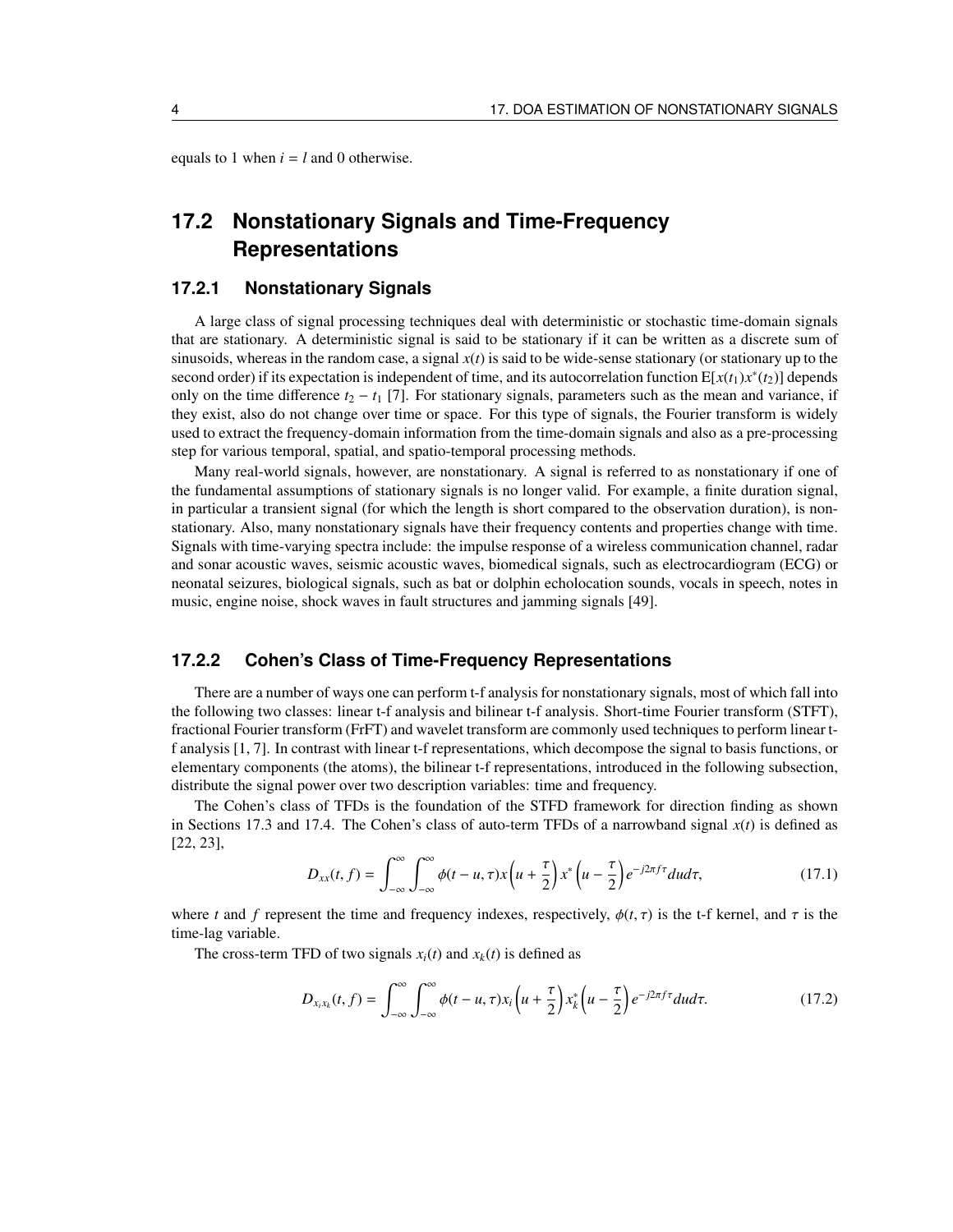In practice, TFDs are often evaluated using their discrete-time forms [20]. To use integer time delay  $\tau$ , we rewrite (17.1) as

$$
D_{xx}(t,f) = 2\int_{-\infty}^{\infty} \int_{-\infty}^{\infty} \phi(t-u,2\tau)x(u+\tau)x^*(u-\tau)e^{-j4\pi f\tau}dud\tau.
$$
 (17.3)

The discrete form of the auto-term TFD corresponding to (17.3) is typically expressed as

$$
D_{xx}(t,f) = \sum_{u=-\infty}^{\infty} \sum_{\tau=-\infty}^{\infty} \phi(t-u,\tau)x(u+\tau)x^*(u-\tau)e^{-j4\pi f\tau},
$$
\n(17.4)

which excludes the constant of two and a scaling factor in  $\tau$  for expressional convenience. Similarly, the discrete-form of the cross-term TFD corresponding to (17.2) is given by

$$
D_{x_i x_k}(t, f) = \sum_{u = -\infty}^{\infty} \sum_{\tau = -\infty}^{\infty} \phi(t - u, \tau) x_i (u + \tau) x_k^* (u - \tau) e^{-j4\pi f \tau}.
$$
 (17.5)

It is clear from the above equations that the TFD maps one-dimensional (1-D) signals in the time domain into two-dimensional (2-D) signal representations in the t-f domain. The fundamental TFD property of concentrating the input signal energy around its IF, while spreading the noise energy over the entire tf domain, is crucial in DOA estimation, as it increases the effective SNR. For a single-component LFM signal, pseudo Wigner-Ville distribution (PWVD) can achieve SNR improvement up to the window length [75]. The SNR enhancement is dominantly determined by the window size, but is less sensitive to the type of t-f kernels [44]. When all the t-f points are selected within a 3-dB bandwidth from the peaks, the SNR improvement remains proportional to the window length [67]. Such observations are valid for a general class of signals, provided that the third-order derivative of the waveform phase is negligible or, equivalently, the waveforms can be approximated by an LFM within each sliding window interval.

The properties of a TFD can be characterized by simple constraints on the kernel. Different kernels can be designed and used to generate TFDs with prescribed, desirable properties. WVD is often regarded as the basic or prototype quadratic TFDs, since the other quadratic TFDs can be described as filtered version of the WVD. WVD is known to provide the best t-f resolution for single-component LFM signals, but it yields high cross-terms when the frequency law is nonlinear or when a multi-component signal is considered. Various reduced interference kernels have been developed to reduce the cross-term interference. Table 1 shows some commonly used kernel functions [19], where  $\delta(t)$  is a Dirac delta function, rect(*t*) is a rectangular window function,  $w(t)$  is an arbitrary window function, and  $\sigma$  and a are scalars. TFD examples that use these kernels are illustrated in the following two examples. In addition to these kernels that assume fixed parameters, some kernels, such as the adaptive optimal kernel, provide signal-adaptive filtering capability [17].

#### **Examples**

Figures 17.1(a) and 17.1(b) show the real- and imaginary-parts of an analytic LFM signal, expressed as  $x(t) = \exp[j2\pi(0.1t + 0.001176t^2)]$ ,  $t = 0, ..., 255$ . The start and end frequencies of the LFM signals are, respectively, 0.1 and 0.4. Performing Fourier transform of the signal yields a spectrum spreading over the normalized frequency band [0.1, 0.4], as shown in Figure 17.1(c). The WVD of the waveform, shown in Figure 17.1(d), depicts high energy concentration of the instantaneous narrowband signal with a linearly time-varying IF signature.

Figure 17.2 shows the t-f representations of two time-limited parallel LFM signals using different kernels. The WVD provides sharp auto-term signatures, whereas the cross-terms are evidently present in the middle of the two auto-term signatures. By using PWVD, the cross-terms in the time-domain are mitigated, whereas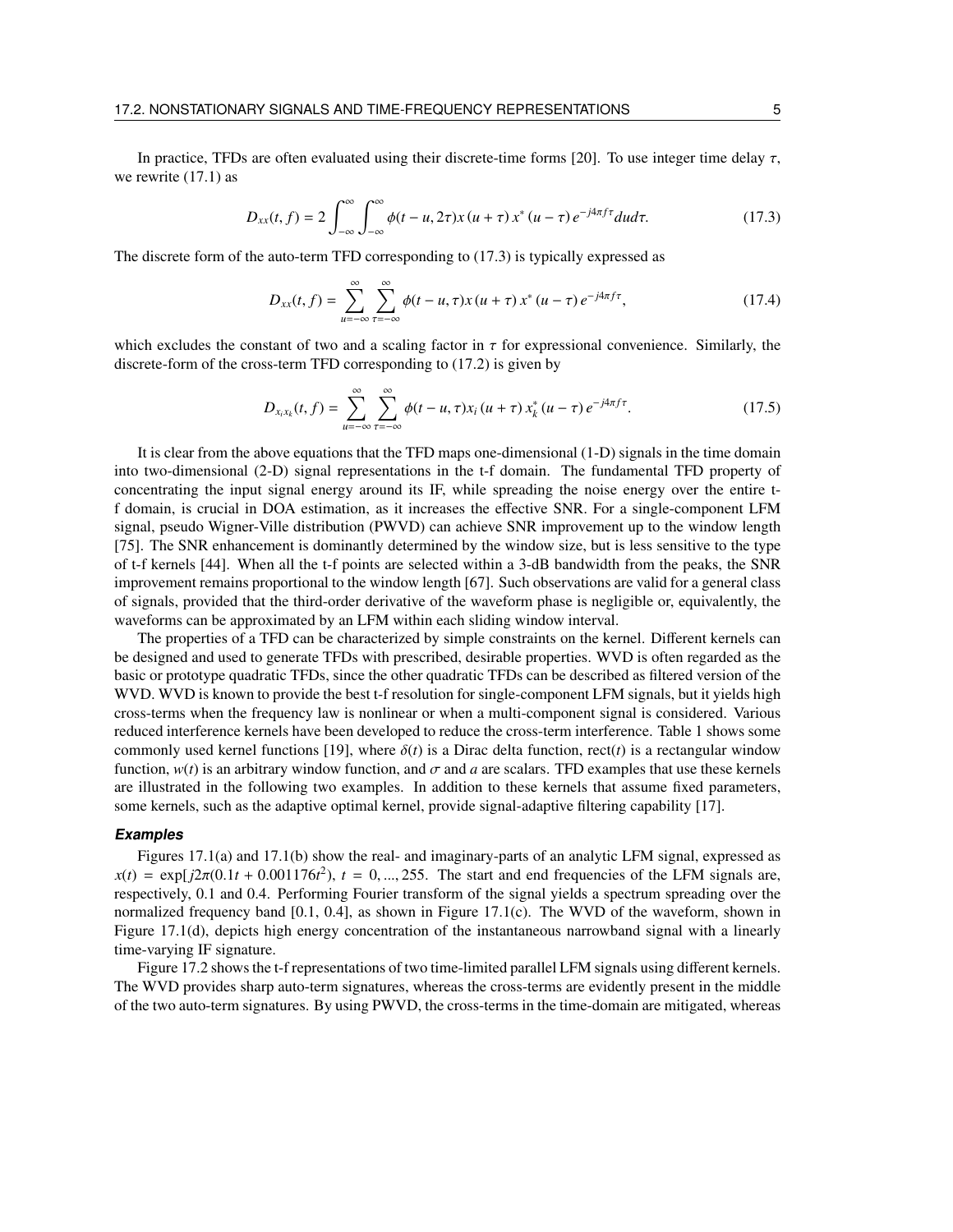| Table 17.1. Example of thre-requency kerners |                                                  |
|----------------------------------------------|--------------------------------------------------|
| <b>Distribution</b>                          | <b>Kernel</b> $\phi(t, \tau)$                    |
| Wiger-Ville                                  | $\delta(t)$                                      |
| Pseudo Wigner-Ville                          | $\delta(t)w(\tau)$                               |
| Choi-Williams [25]                           | $\pi^2 \sigma t^2$<br>$\sqrt{\pi} \sigma$<br>exp |
| Zhao-Atlas-Marks [72]                        | $w(\tau)$ rect                                   |

Table 17.1: Example of time-frequency kernels

the frequency-domain cross-terms remain. Both the Choi-Williams distribution and Zhao-Atlas-Marks distribution provide much reduced cross-term presence. The three non-WVD distributions yield much wider auto-term signatures in the t-f domain.

## **17.2.3 Wigner-Radon Transform and Fractional Fourier Transform for LFM Signals**

The IFs of LFM (chirp) signals vary linearly with time. The WVD auto-terms of a chirp signal represent themselves in the t-f plane as a straight line with positive values. The time-varying frequency behavior of each LFM component can be described in the t-f domain by the slope (chirp rate) and the initial frequency. This property enables signal parameter estimation and characterizations. The Wigner-Radon transform and fractional Fourier transform (FrFT) are well known techniques that utilize these LFM signal properties. These techniques can be used for DOA estimation of LFM signals. FrFT-based DOA estimation is discussed in Section 17.4.4.

For an LFM signal  $x(t)$ , whose IF is expressed as  $f(t) = f_0 + \beta t$ , integrating the WVD  $D_{xx}(t, f)$  over the t-f line segments yields high peak values, and thus allows estimation of the chirp rate  $\beta$  and the initial frequency *f*0, which uniquely describe the signature of the LFM signal. The following line integration,

$$
L(f_0, \beta) = \int D_{xx}(t, f_0 + \beta t)dt,
$$
\n(17.6)

is referred to as the Wigner-Radon transform. The above integration is equivalent to dechirping, i.e., signal multiplication with the conjugation of the LFM signal, followed by power spectral calculation of the product [41, 62]. For multi-component LFM signals, the Wigner-Radon transform yields peaks in the respective  $(f_0, \beta)$  positions in the time-frequency plane, whereas the cross-terms are effectively mitigated due to their positive-negative oscillating behavior.

The FrFT, on the other hand, is a generalization of the classical Fourier transform. The FrFT was first developed for quantum mechanics [47], but has found broad applications since it was introduced to the signal processing community [1]. Reference [1] also analyzed the relationship between the FrFT and the WVD. FrFT is, in essence, a rotation of the signal representation in the t-f domain (Figure 17.3). The FrFT defines an operator, denoted as  $\mathbb{R}^{\alpha}$ , that performs counterclockwise rotation of the signal by an angle of  $\alpha$  in the t-f plane. In this sense, the classical Fourier transform becomes a specific case by setting  $\alpha = \pi/2$ .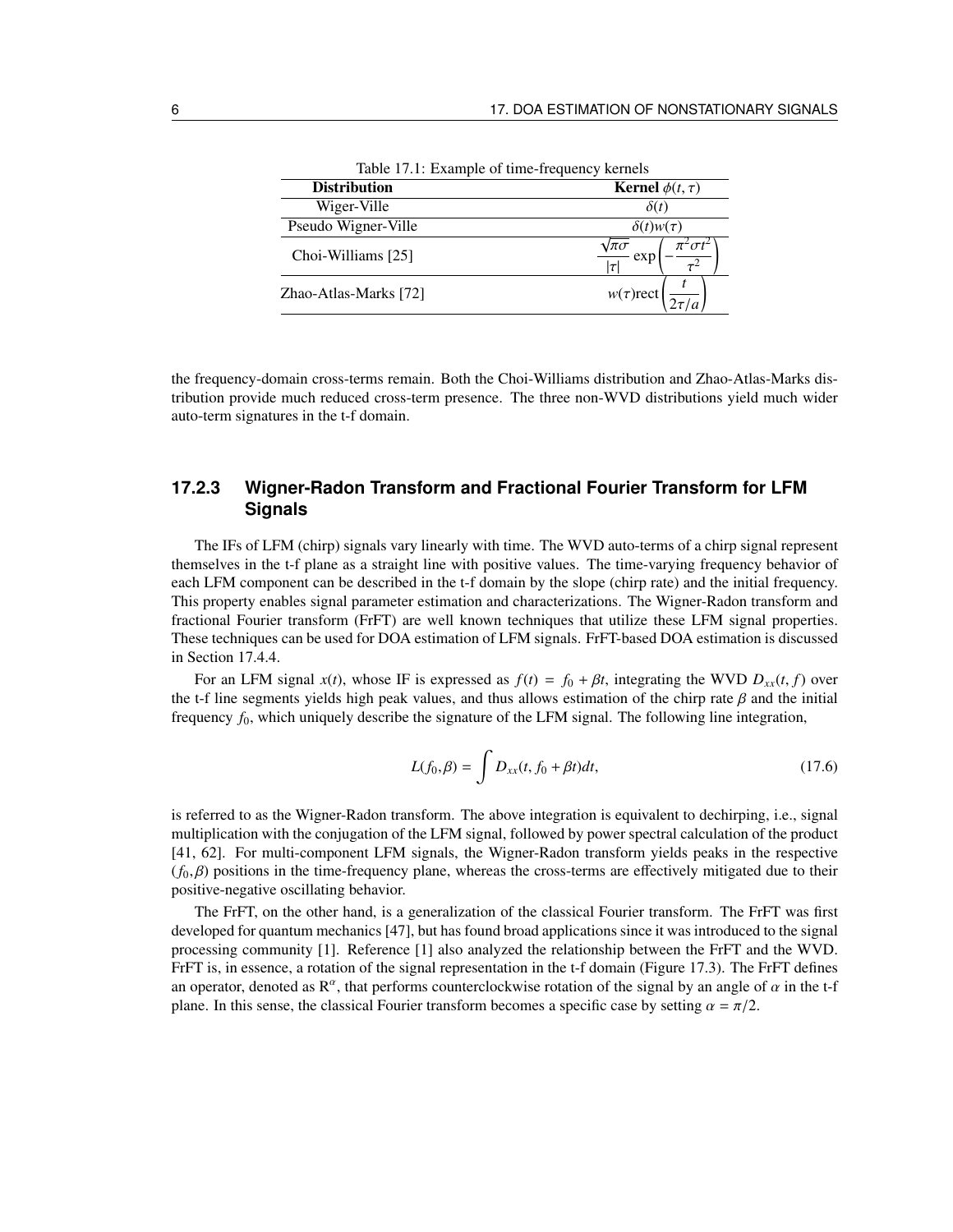

Figure 17.1: Waveform and Wigner-Ville distribution of an LFM signal.

The FrFT is defined by the following transformation kernel:

$$
K_{\alpha}(t, u) = \begin{cases} \sqrt{\frac{1 - j \cot \alpha}{2\pi}} e^{j\frac{t^2 + u^2}{2} \cot \alpha - jut \csc \alpha}, & \text{if } \alpha \text{ is not a multiple of } \pi \\ \delta(t - u), & \text{if } \alpha \text{ is a multiple of } 2\pi \\ \delta(t + u), & \text{if } \alpha + \pi \text{ is a multiple of } 2\pi. \end{cases}
$$
(17.7)

where  $u$  is the axis of the transformed domain. The FrFT of a signal  $x(t)$  is then expressed as

$$
X_{\alpha}(u) = \mathbf{R}^{\alpha} x(t) = \int_{-\infty}^{\infty} x(t) K_{\alpha}(t, u) dt
$$
  
\n
$$
= \begin{cases} \sqrt{\frac{1 - j \cot \alpha}{2\pi}} e^{j\frac{u^2}{2} \cot \alpha} \int_{-\infty}^{\infty} x(t) e^{j\frac{t^2}{2} \cot \alpha - jut \csc \alpha} dt, & \text{if } \alpha \text{ is not a multiple of } \pi \\ x(t), & \text{if } \alpha \text{ is a multiple of } 2\pi \\ x(-t), & \text{if } \alpha + \pi \text{ is a multiple of } 2\pi. \end{cases}
$$
(17.8)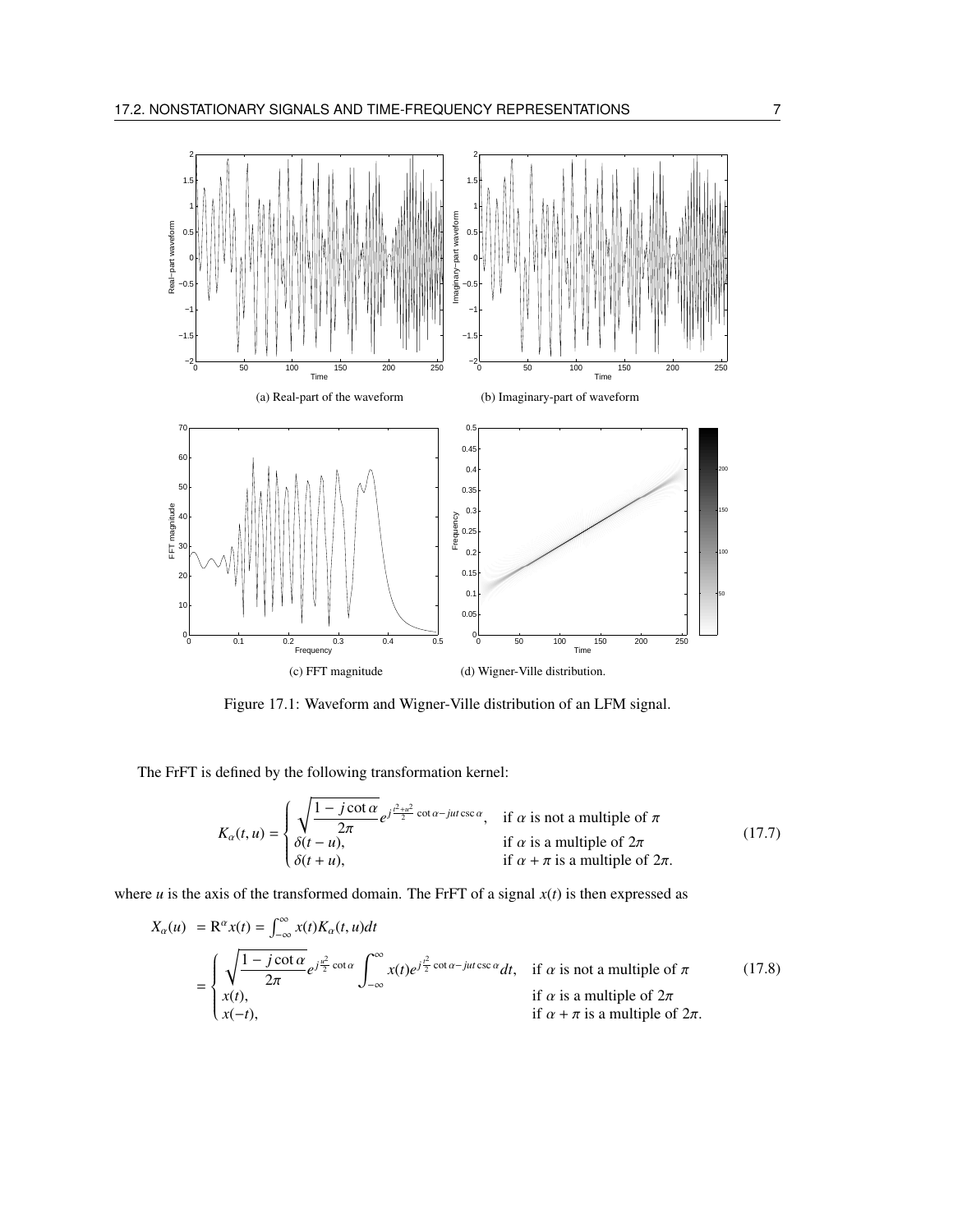

Figure 17.2: TFDs of two LFM signals corresponding to different kernels.

By properly choosing the rotating angle, an LFM signal would be well localized in the transformed domain. Readers interested in this subject can refer to [28] for additional information about FrFT.

## **17.2.4 Polynomial Phase Signals and Parameter Estimations**

A polynomial phase signal (PPS) is an extension of LFM signals which include higher phase orders. The parameter estimation of PPS signals can be used for DOA estimation through signal stationarization, as described in Section 17.4.4.

Mathematically, a PPS can be expressed as

$$
x(t) = Ae^{j\phi(t)} = Ae^{\int_{k=0}^{K} \sum_{k=0}^{R} a_k t^k},
$$
\n(17.9)

where *K* is the polynomial order of the phase  $\phi(t)$ ,  $\{a_0, ..., a_K\}$  are the polynomial coefficients, and *A* is the signal amplitude.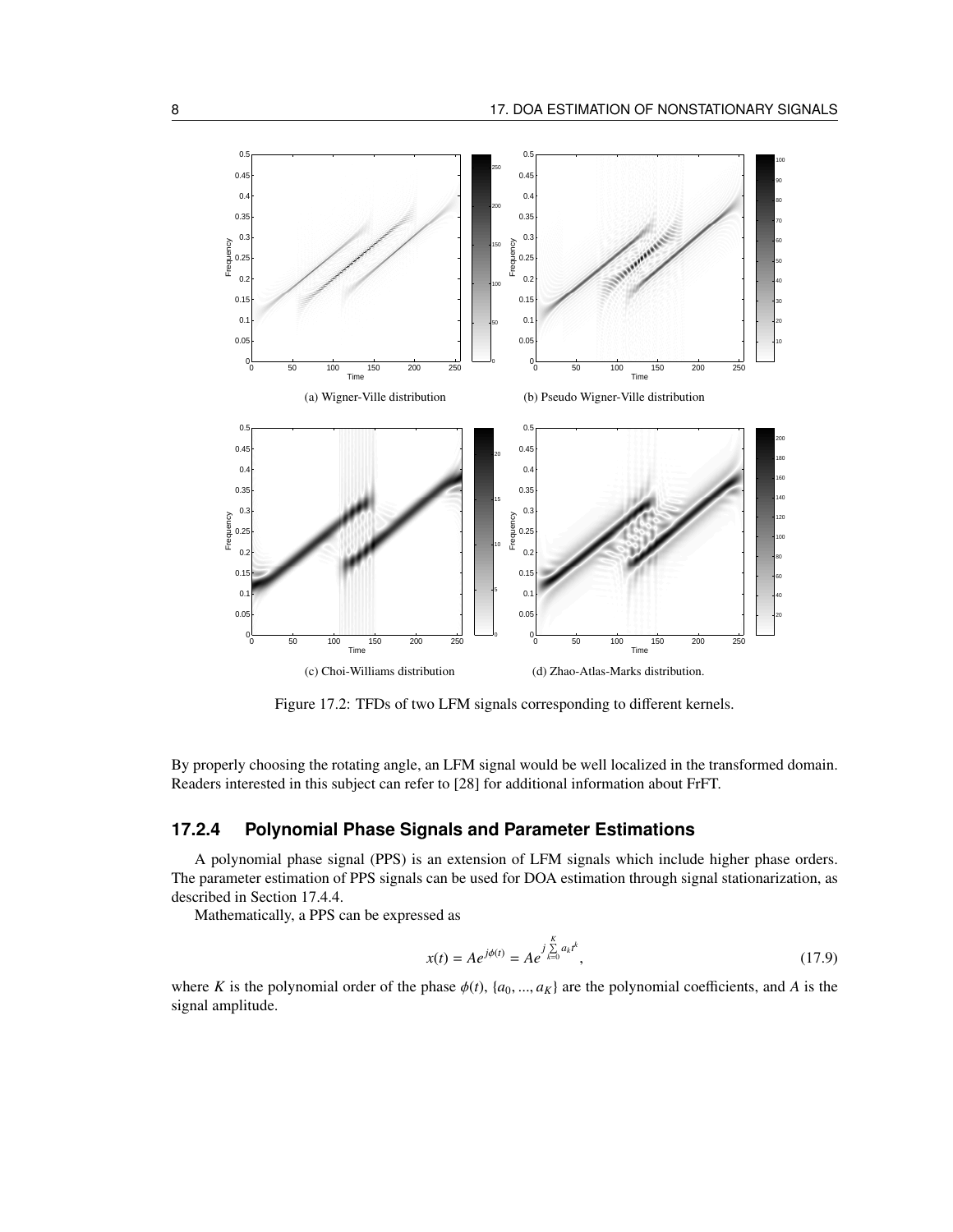

Figure 17.3: Illustration of rotation in the time-frequency domain through FrFT.

Several techniques have been developed to estimate PPS parameters. Commonly used parametric methods estimate the IF through polynomial phase transform, Hough transform, and high-order ambiguity function (HAF) [15, 18, 51].

The HAF is defined as the Fourier transform of the high-order instantaneous moment (HIM) which is given, for a signal *s*(*t*), by the following relation:

$$
\text{HIM}_K[s(t); \tau] = \prod_{q=0}^{K-1} \left[ s^{(*q)}(t - q\tau) \right]^{K-1}, \tag{17.10}
$$

where *K* is the HIM order,  $\tau$  is the lag, and  $(\cdot)^{(*q)}$  is an operator defined as

$$
s^{(*q)}(t) = \begin{cases} s(t), & \text{if } q \text{ is even,} \\ s^*(t), & \text{if } q \text{ is odd,} \end{cases}
$$
(17.11)

The *N*th order HIM of a PPS given in (17.9) is reduced to a constant amplitude harmonic [35, 50]

$$
HIM_N[s(t); \tau] = A^{2^{N-1}} e^{j(\tilde{\omega}_N t + \tilde{\phi}_N)}, \qquad (17.12)
$$

where

$$
\tilde{\omega}_N = N! \tau^{N-1} a_N, \quad \tilde{\phi}_N = (N-1)! \tau^{N-1} a_{N-1} - 0.5 N! (N-1) \tau^N a_N. \tag{17.13}
$$

A natural way to take advantage of this property is to compute the Fourier transform of the *N*th-order HIM, which leads to the HAF definition:

$$
\text{HAF}_N[s; \omega, \tau] = \int_{-\infty}^{\infty} \text{HIM}_N[s(t); \tau] e^{-j\omega t} dt. \tag{17.14}
$$

The *N*th order polynomial coefficient can be estimated via

$$
\hat{a}_N = \frac{1}{N! \tau^{N-1}} \arg \max_{\omega} \{ [\text{HAF}_N(s; \omega, \tau)] \}. \tag{17.15}
$$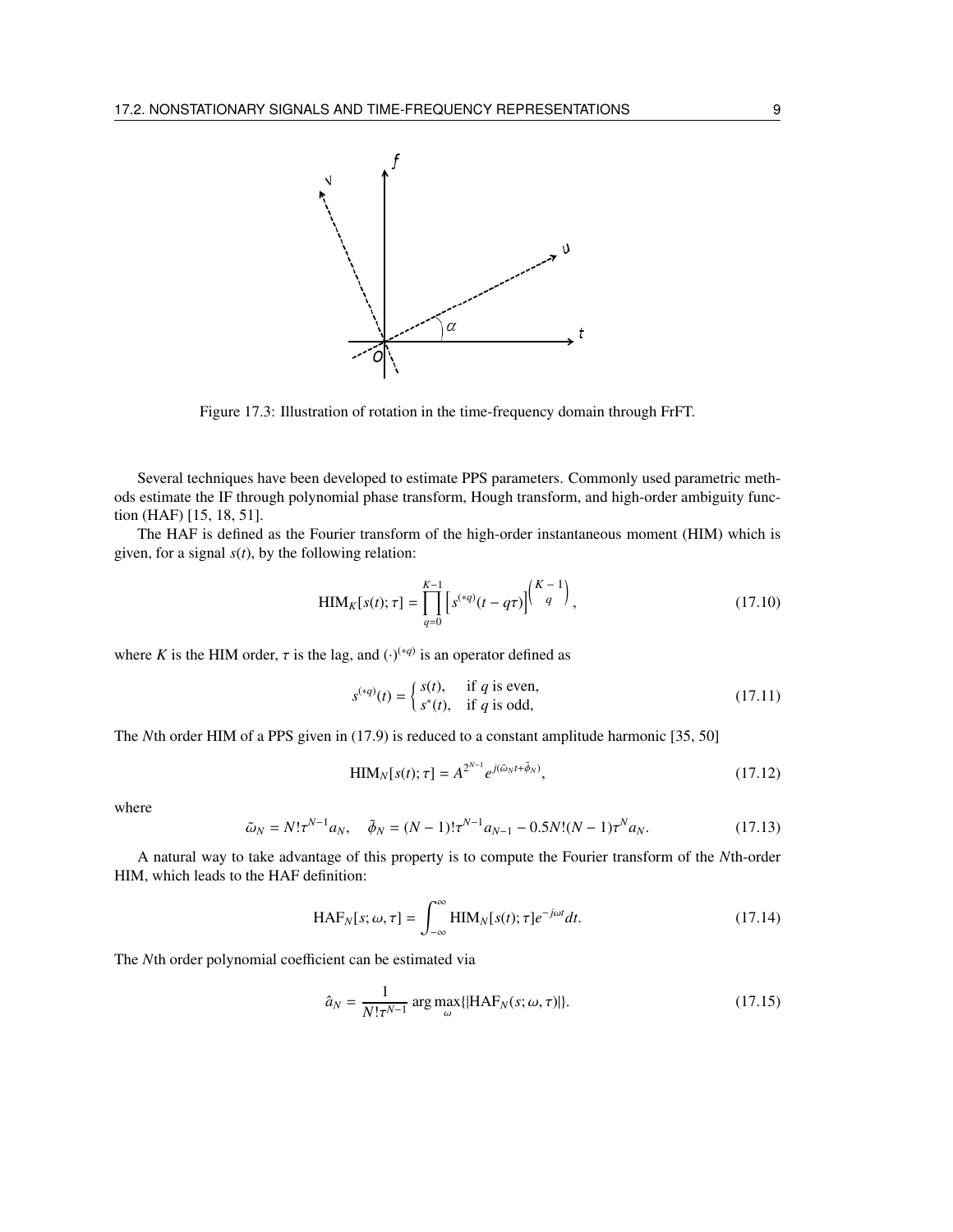Using this estimate, the effect of the phase term of the *N*th order can be removed:

$$
s^{(N-1)}(t) = s(t)e^{-j\hat{a}_N t^N}.\tag{17.16}
$$

This process can be repeated to obtain lower order coefficients.

It was pointed out in [16, 50] that the classical procedure for polynomial phase modeling based on HAF method is challenged by the noise robustness and the cross-terms presence. To overcome these problems, the multilag HAF (mlHAF) concept, which is a generalization of the HIM, was proposed in [16]. Consider that the *K*th-order HIM as the 2nd-order HIM of the  $(K - 1)$ th-order HIM,

$$
HIMK(s(t); \tau] = HIM2[HIMK-1[s(t); \tau]; \tau].
$$
\n(17.17)

In mlHAF based technique, the HIM is replaced by the multilag HIM (mlHIM), which is expressed as

$$
\text{mlHIM}_{K}(s(t); \tau_{K-1}] = \text{mlHIM}_{K-1}[s(t + \tau_{K-1}); \tau_{K-2}] \times \text{mlHIM}_{K-1}^{*}[s(t - \tau_{K-1}); \tau_{K-2}], \tag{17.18}
$$

where  $\tau_N = [\tau_1, \tau_2, ..., \tau_K]$  is the set of lags. The mIHAF is defined as the Fourier transform of mIHIM in a manner similar to HAF. The performance of HAF-based parameter estimation of multi-component PPS signals are provided in, e.g., [52].

When a nonstationary signal, which is characterized by its IF, is considered over a substantial time period, it may become difficult to use a PPS to model the entire waveform. Rather, it is more practical to partition the waveform into multiple segments, each represents a PPS signal. The segments can be nonoverlapping or partially overlapping. The PPS coefficients are estimated over each segment and then merged together to achieve the global phase behavior of the entire FM signal [27, 35–37]. In this case, multiple PPS parameter estimates can be made in each segment, and the phase continuity over neighboring segments can be utilized as additional constraint for the selection of the most likely parameter set [27, 35].

## **17.3 Spatial Time-Frequency Distribution**

In this section, we first introduce the concept of STFD. Analysis of the subspace estimates based on STFD matrices is then provided. The robustness of these estimates compared to those corresponding to the covariance matrices is the main motivation of using the STFD platform for direction finding of nonstationary signals.

#### **17.3.1 Spatial Time-Frequency Distribution**

Consider *n* narrowband nonstationary signals impinging on an array consisting of *m* sensors. By *narrowband* signals, we mean that the steering vector does not change with frequency within the signal bandwidth. For simplicity, we assume a 1-D DOA estimation problem (e.g., only the azimuth angle is considered), but the extension to a 2-D problem (i.e., both the azimuth and elevation angles are considered) is straightforward. The  $m \times 1$  received data vector  $\mathbf{x}(t)$  and the  $n \times 1$  source signal vector  $\mathbf{d}(t)$  are related by

$$
\mathbf{x}(t) = \mathbf{A}(\theta)\mathbf{d}(t) + \mathbf{n}(t),\tag{17.19}
$$

where  $A(\theta) = [\mathbf{a}(\theta_1), \mathbf{a}(\theta_2), ..., \mathbf{a}(\theta_n)]$  is the  $m \times n$  mixing matrix that holds the steering vectors of the *n* signals,  $\theta = [\theta_1, \theta_2, ..., \theta_n]$ , and  $\mathbf{a}(\theta_q)$  is the steering vector for the *q*th source, who signal  $d_q(t)$  arrives from direction  $\theta_q$ . Each element of  $\mathbf{d}(t) = [d_1(t), d_2(t), ..., d_n(t)]^T$  is assumed to be a mono-component signal. Due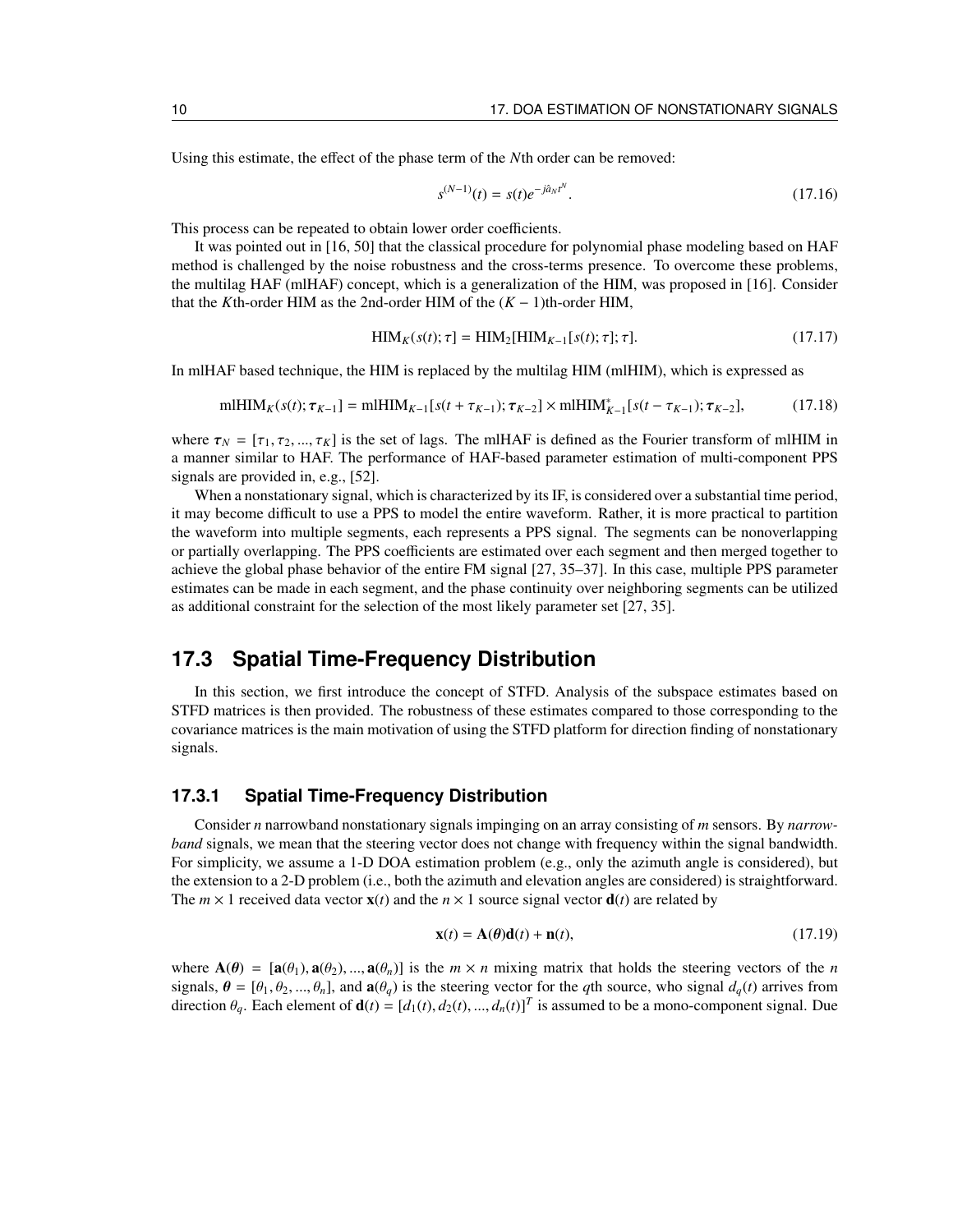to the signal mixing occurring at each sensor, the elements of  $\mathbf{x}(t)$  become multi-component signals.  $\mathbf{n}(t)$ is an  $m \times 1$  additive noise vector that consists of independent and identically distributed (i.i.d.) zero-mean, white and complex Gaussian distributed processes with variance  $\sigma_n^2$ . The noise elements are assumed to be independent of the signals, which are assumed to be deterministic.

The STFD matrix of vector  $\mathbf{x}(t)$  is expressed as [12]

$$
\mathbf{D}_{\mathbf{x}\mathbf{x}}(t,f) = \int_{-\infty}^{\infty} \int_{-\infty}^{\infty} \phi(t-u,\tau)\mathbf{x}\left(u+\frac{\tau}{2}\right) \mathbf{x}^H\left(u-\frac{\tau}{2}\right) e^{-j2\pi f\tau} du d\tau, \tag{17.20}
$$

where the  $(i, k)$ th element of  $\mathbf{D}_{\mathbf{x}}(t, f)$  is given in (17.2) for  $i, k = 1, 2, ..., m$ . The noise-free STFD matrix is obtained by substituting (17.19) into (17.20), resulting in

$$
\mathbf{D}_{\mathbf{xx}}(t,f) = \mathbf{A}(\boldsymbol{\theta}) \mathbf{D}_{\mathbf{dd}}(t,f) \mathbf{A}^H(\boldsymbol{\theta})
$$
 (17.21)

where  $D_{dd}(t, f)$  is the TFD matrix of  $d(t)$  which consists of auto-source TFDs as its diagonal elements and cross-source TFDs as its off-diagonal elements. With the presence of noise, the expected value of  $D_{xx}(t, f)$ becomes

$$
E[\mathbf{D}_{xx}(t,f)] = \mathbf{A}(\theta)\mathbf{D}_{dd}(t,f)\mathbf{A}^H(\theta) + \sigma_n^2 \mathbf{I}_m.
$$
 (17.22)

Equation (17.22) relates the STFD matrix to the source TFD matrix in a manner similar to the formula that is commonly used in narrowband array processing problems, relating the source covariance matrix to the sensor spatial covariance matrix. It is clear, therefore, that the two subspaces spanned by the principle eigenvectors of  $\mathbf{D}_{xx}(t, f)$  and the columns of  $\mathbf{A}(\theta)$  are identical. As discussed below, the construction of the STFD matrix from the t-f points of highly localized signal energy allows the corresponding signal and noise subspace estimates to become more robust to noise than their counterparts obtained using the data covariance matrix [12, 75]. Further, source elimination, rendered through the selection of specific t-f regions, improves DOA estimations [75].

#### **17.3.2 SNR Enhancement**

To provide insights into the properties of STFDs, we consider the case of frequency modulated (FM) signals and the simplest form of TFD, namely, the pseudo Wigner-Ville distribution (PWVD) [75]. The consideration of FM signals is motivated by the fact that these signals are uniquely characterized by their IFs, and therefore, they have clear t-f signatures that can be utilized by the STFD approach. Also, FM the signals have constant amplitudes. The FM signals can be modeled as

$$
\mathbf{d}(t) = [d_1(t), ..., d_n(t)]^T = [D_1 e^{j\psi_1(t)}, ..., D_n e^{j\psi_n(t)}]^T,
$$
\n(17.23)

where  $D_i$  and  $\psi_i(t)$  are the fixed amplitude and time-varying phase of *i*th source signal. For each sampling time *t*,  $d_i(t)$  has an IF of  $f_i(t) = d\psi_i(t)/(2\pi dt)$ . For the simplicity of the analysis, we further assume that the third-order derivative of the phase is negligible over the window length *L*.

The discrete form of PWVD of a signal *x*(*t*), using a rectangular window of odd length *L*, is given by

$$
D_{xx}(t,f) = \sum_{\tau=-(L-1)/2}^{(L-1)/2} x(t+\tau)x^*(t-\tau)e^{-j4\pi f\tau}.
$$
 (17.24)

Similarly, the spatial pseudo Wigner-Ville distribution (SPWVD) matrix is obtained as

$$
\mathbf{D}_{\mathbf{x}\mathbf{x}}(t,f) = \sum_{\tau=-(L-1)/2}^{(L-1)/2} \mathbf{x}(t+\tau)\mathbf{x}^H(t-\tau)e^{-j4\pi f\tau}.\tag{17.25}
$$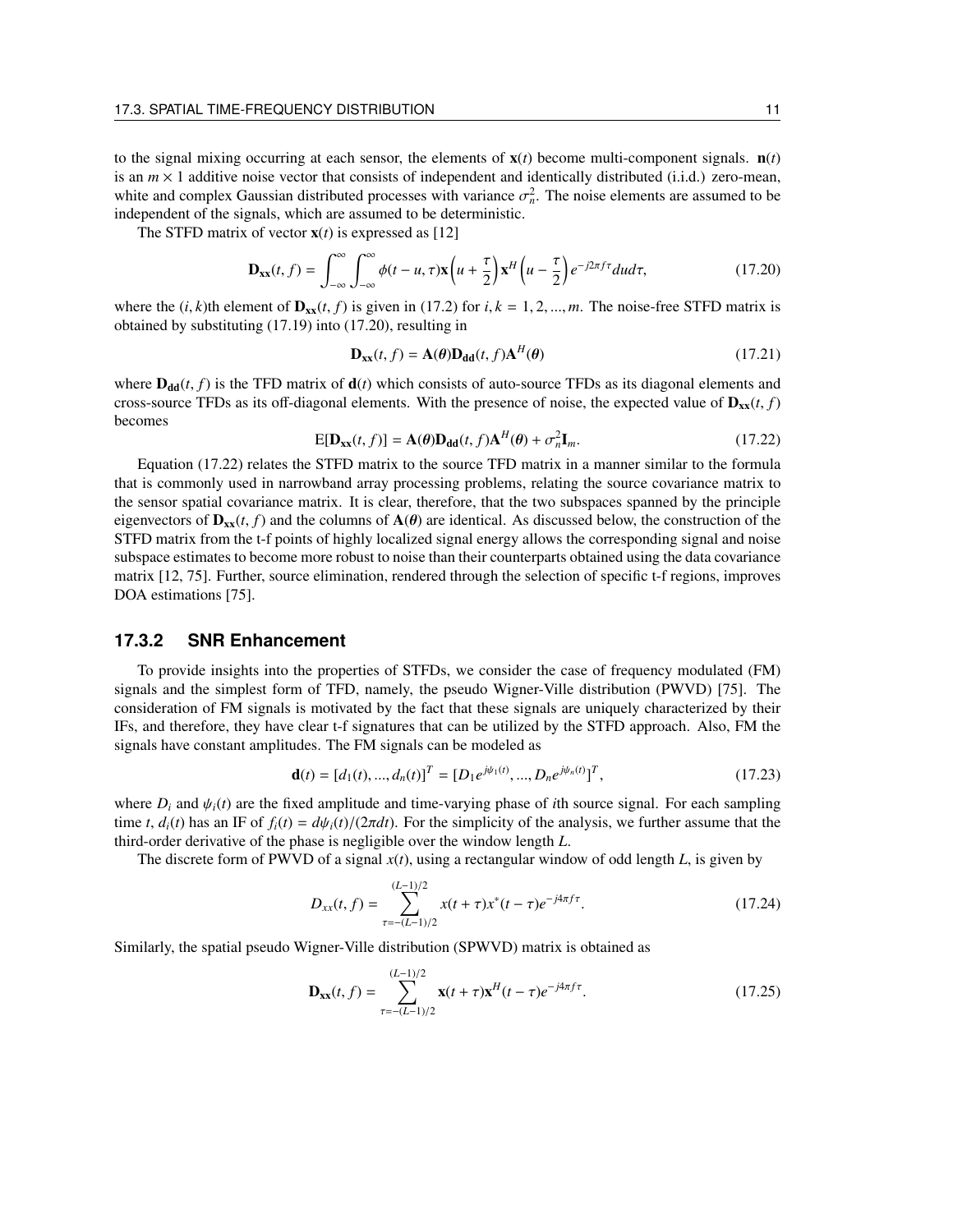The *i*th diagonal element of PWVD matrix  $D_{dd}(t, f)$  is given by

$$
D_{d_i d_i}(t, f) = \sum_{\tau=-(L-1)/2}^{(L-1)/2} D_i^2 e^{j[\psi_i(t+\tau)-\psi_i(t-\tau)]-j4\pi f\tau}.
$$
 (17.26)

Assume that the third-order derivative of the phase is negligible over the window length *L*, then along the true t-f points of the *i*th signal,  $f_i(t) = d\psi_i(t)/(2\pi dt)$ , and  $\psi_i(t + \tau) - \psi_i(t - \tau) - 4\pi f_i(t)\tau = 0$ . Accordingly, for (*L* − 1)/2 ≤ *t* ≤ *N* − (*L* − 1)/2,

$$
D_{d_i d_i}(t, f_i(t)) = \sum_{\tau=-(L-1)/2}^{(L-1)/2} D_i^2 = LD_i^2.
$$
 (17.27)

Similarly, the noise SPWVD matrix  $D_{nn}(t, f)$  is

$$
\mathbf{D}_{nn}(t,f) = \sum_{\tau=-(L-1)/2}^{(L-1)/2} \mathbf{n}(t+\tau)\mathbf{n}^{H}(t-\tau)e^{-j4\pi f\tau},
$$
\n(17.28)

whose statistical expectation is  $E[\mathbf{D}_{nn}(t, f)] = \sigma_n^2 \mathbf{I}_m$ . Therefore, when we select the t-f points along the t-f signature or the IF of the *i*th FM signal, the SNR in the STFD matrix  $E[\mathbf{D}_{xx}(t, f)]$  becomes  $LD_i^2/\sigma_n^2$ , which has an improved factor *L* over the covariance matrix  $\mathbf{R}_{xx} = E[\mathbf{x}(t)\mathbf{x}^H(t)].$ 

The PWVD of each FM source has a constant value over the observation period, providing that we leave out the rising and falling power distributions at both ends of the data record. For convenience, we select those  $N' = N - L + 1$  t-f points of constant distribution value for each source signal. In the case where the STFD matrices are averaged over the t-f signatures of  $n<sub>o</sub>$  sources, i.e., a total of  $n<sub>o</sub>N'$  t-f points, the result is given by

$$
\hat{\mathbf{D}} = \frac{1}{n_o N'} \sum_{q=1}^{n_o} \sum_{i=1}^{N'} \mathbf{D}_{\mathbf{x}\mathbf{x}}(t_i, f_{q,i}(t_i)),
$$
\n(17.29)

where  $f_{q,i}(t_i)$  is the IF of the *q*th signal at the *i*th time sample. The expectation of the averaged STFD matrix is

$$
\mathbf{D} = \frac{1}{n_o} \sum_{q=1}^{n_o} \left[ L D_q^2 \mathbf{a}_q \mathbf{a}_q^H + \sigma_n^2 \mathbf{I} \right] = \frac{L}{n_o} \mathbf{A}^o \mathbf{R}_{\mathbf{dd}}^o (\mathbf{A}^o)^H + \sigma_n^2 \mathbf{I},\tag{17.30}
$$

where  $\mathbf{R}_{\text{dd}}^o = \text{Diag}\left[D_i^2, i = 1, 2, \dots, n_o\right]$  and  $\mathbf{A}^o = \left[\mathbf{a}_1, \mathbf{a}_2, \dots, \mathbf{a}_{n_o}\right]$  represent the signal correlation matrix and the mixing matrix formulated by considering  $n<sub>o</sub>$  signals out of the total number of *n* signal arrivals, respectively.

It is clear from (17.30) that the SNR improvement  $G = L/n<sub>o</sub>$  (we assume  $L > n<sub>o</sub>$ ) is inversely proportional to the number of sources contributing to matrix **. Therefore, from the SNR perspective, it is best to set**  $n<sub>o</sub> = 1$ , i.e., to select the sets of *N*<sup>'</sup> t-f points that belong to individual signals one set at a time, and then separately evaluate the respective STFD matrices.

This procedure is made possible by the fact that STFD-based array processing is, in essence, a discriminatory technique in the sense that it does not require simultaneous localization and extraction of all unknown signals received by the array. Array processing can be performed using STFDs of a subclass of the impinging signals with specific t-f signatures. In this respect, the t-f based direction finding techniques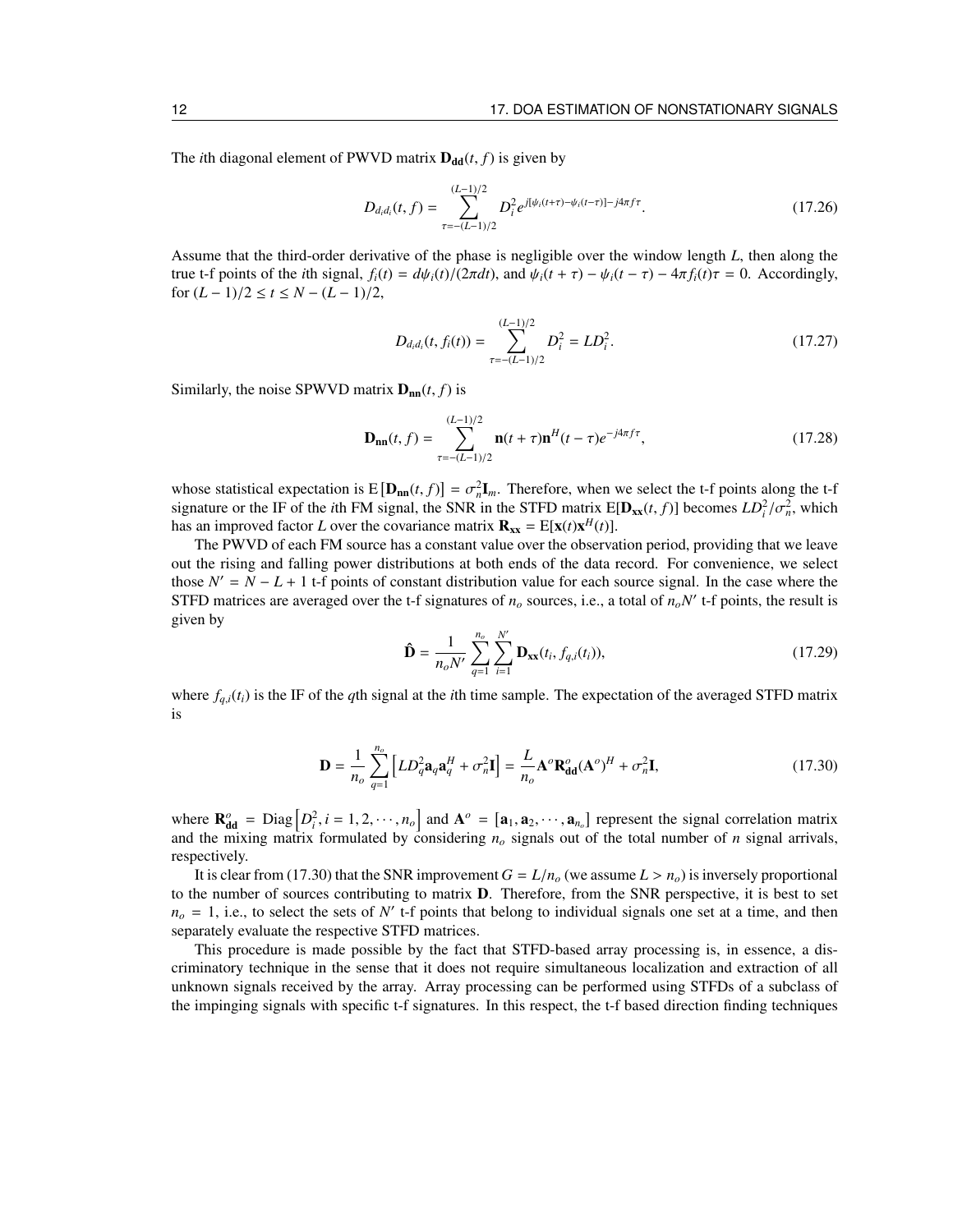have implicit spatial filtering, removing the undesired signals from consideration. It is also important to note that with the ability to construct the STFD matrix from one or few signal arrivals, the well known  $m > n$  condition on source localization using arrays can be relaxed to  $m > n<sub>o</sub>$ , i.e., we can perform direction finding or source separation with the number of array sensors smaller than the number of impinging signals. Further, from the angular resolution perspective, closely spaced sources with different t-f signatures can be resolved by constructing two separate STFDs, each corresponding to one source, and then proceed with subspace decomposition for each STFD matrix, followed by an appropriate source localization method (MUSIC, for example). The drawback using different STFD matrices separately is of course the need for repeated computations. Relevant work for noise analysis and SNR enhancement in the t-f domain can be found in [2, 32, 60, 61].

## **17.3.3 Subspace Analysis**

Analysis of the eigendecomposition of the STFD matrix is closely related to the analysis of subspace decomposition of the covariance matrix [58]. Before elaborating on this relationship, we present the case of FM signals using the conventional covariance matrix approach.

In equation (17.19), it is assumed that the number of sensors is greater than the number of sources, i.e.,  $m > n$ . Further, matrix **A** is full column rank. We further assume that the correlation matrix  $\mathbf{R}_{xx}$  =  $E[x(t)x<sup>H</sup>(t)]$  is nonsingular, and the observation period consists of *N* snapshots with  $N > m$ . Under the above assumptions, the correlation matrix is given by

$$
\mathbf{R}_{\mathbf{x}\mathbf{x}} = \mathbf{E}[\mathbf{x}(t)\mathbf{x}^H(t)] = \mathbf{A}\mathbf{R}_{\mathbf{dd}}\mathbf{A}^H + \sigma_n^2 \mathbf{I}_m, \tag{17.31}
$$

where  $\mathbf{R}_{\text{dd}} = E[\mathbf{d}(t)\mathbf{d}^H(t)]$  is the source correlation matrix.

Let  $\lambda_1 > \lambda_2 > \cdots > \lambda_n > \lambda_{n+1} = \lambda_{n+2} = \cdots = \lambda_m = \sigma_n^2$  denote the eigenvalues of  $\mathbf{R}_{xx}$ . It is assumed that  $\lambda_i$ ,  $i = 1, \dots, n$ , are distinct. The unit-norm eigenvectors associated with  $\lambda_1, \dots, \lambda_n$  constitute the columns of matrix  $S = [s_1, ..., s_n]$  that spans the signal subspace, and those corresponding to  $\lambda_{n+1}, ..., \lambda_m$  make up matrix  $G = [g_1, ..., g_{m-n}]$  that spans the noise subspace. Since the columns of **A** and **S** span the same subspace, then  $A^H G = 0.$ 

In practice,  $\mathbf{R}_{xx}$  is unknown, and therefore should be estimated from the available data samples (snapshots)  $\mathbf{x}(i)$ ,  $i = 1, 2, ..., N$ . The estimated correlation matrix is given by  $\hat{\mathbf{R}}_{xx} = \frac{1}{N} \sum_{i=1}^{N} \mathbf{x}(i) \mathbf{x}^H(i)$ . Let  $\{\hat{\mathbf{s}}_1, ..., \hat{\mathbf{s}}_n, \hat{\mathbf{g}}_1, ..., \hat{\mathbf{g}}_{m-n}\}$  denote the unit-norm eigenvectors of  $\hat{\mathbf{R}}_{xx}$ , arranged in the descending order of the associated eigenvalues, and let  $\hat{\mathbf{S}} = [\hat{\mathbf{s}}_1, ..., \hat{\mathbf{s}}_n]$  and  $\hat{\mathbf{G}} = [\hat{\mathbf{g}}_1, ..., \hat{\mathbf{g}}_{m-n}]$ .

We assume that the transmitted signals propagate in a stationary environment and are mutually uncorrelated over the observation period  $1 \le t \le N$ , i.e.,  $\frac{1}{N} \sum_{k=1}^{N} d_i(k) d_i^*(k) = 0$ , for  $i \ne l$ ,  $i, l = 1, ..., n$ . In this case, the signal correlation matrix is

$$
\mathbf{R}_{\mathbf{dd}} = \lim_{T \to \infty} \frac{1}{T} \sum_{t=1}^{T} \mathbf{d}(t) \mathbf{d}^{H}(t) = \text{Diag} \left[ D_{1}^{2}, ..., D_{n}^{2} \right].
$$
 (17.32)

Lemma 1 [75]: For uncorrelated FM signals with additive white Gaussian noise, the orthogonal projections of  $\{\hat{\mathbf{g}}_i\}$  onto the column space of S are asymptotically (for large N) jointly Gaussian distributed with zero means and covariance matrices given by

$$
E\left[\left(\mathbf{S}\mathbf{S}^{H}\mathbf{\hat{g}}_{i}\right)\left(\mathbf{S}\mathbf{S}^{H}\mathbf{\hat{g}}_{j}\right)^{H}\right] = \frac{\sigma_{n}^{2}}{N}\left[\sum_{k=1}^{n} \frac{\lambda_{k}}{(\sigma_{n}^{2} - \lambda_{k})^{2}}\mathbf{s}_{k}\mathbf{s}_{k}^{H}\right]\delta_{i,j} \stackrel{\triangle}{=} \frac{1}{N}\mathbf{U}\delta_{i,j},\tag{17.33}
$$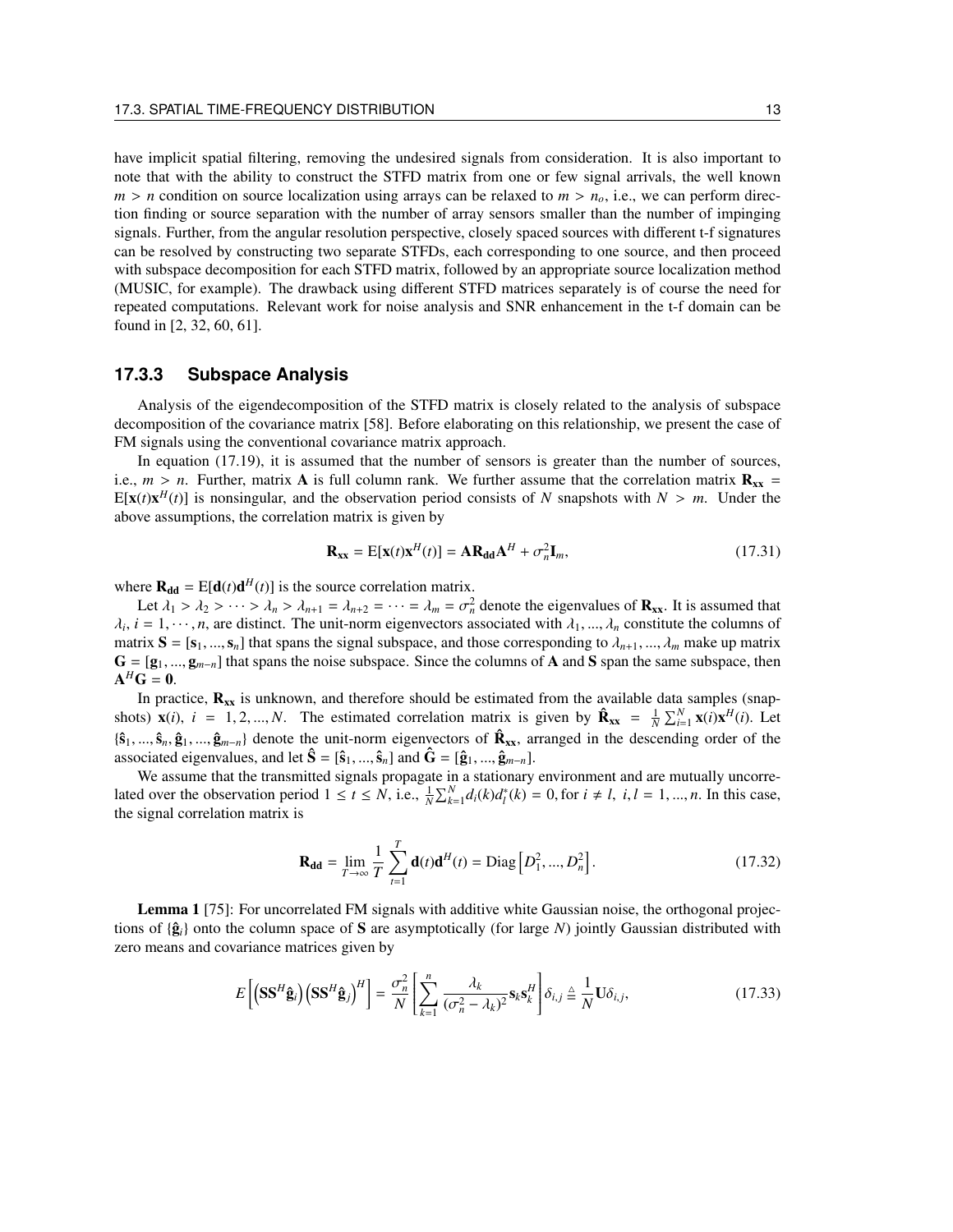$$
E\left[\left(\mathbf{S}\mathbf{S}^{H}\hat{\mathbf{g}}_{i}\right)\left(\mathbf{S}\mathbf{S}^{H}\hat{\mathbf{g}}_{j}\right)^{T}\right] = 0 \text{ for all } i, j. \tag{17.34}
$$

The following Lemma provides the relationship between the eigendecompositions of the STFD matrices and the data covariance matrices used in conventional array processing.

**Lemma 2** [75]: Let  $\lambda_1^o > \lambda_2^o > \cdots > \lambda_{n_o}^o > \lambda_{n_o+1}^o = \lambda_{n_o+2}^o = \cdots = \lambda_m^o = \sigma_n^2$  denote the eigenvalues of  $\mathbf{R}_{\mathbf{x}\mathbf{x}}^{\circ} = \mathbf{A}^{\circ} \mathbf{R}_{\mathbf{dd}}^{\circ} (\mathbf{A}^{\circ})^H + \sigma_n^2 \mathbf{I}_m$ , which is defined from a data record of a mixture of the *n<sub>o</sub>* selected FM signals. Denote the unit-norm eigenvectors associated with  $\lambda_1^o, ..., \lambda_{n_o}^o$  by the columns of  $S^o = [s_1^o, ..., s_{n_o}^o]$ , and those corresponding to  $\lambda_{n_0+1}^o$ , ...,  $\lambda_m^o$  by the columns of  $\mathbf{G}^o = [\mathbf{g}_1^o, ..., \mathbf{g}_{m-n_o}^o]$ . We also denote  $\lambda_1^{tf}$  $\lambda_1^{tf} > \lambda_2^{tf} > \cdots > \lambda_{n_o}^{tf} >$  $\lambda_n^{tf}$  $\lambda_{n_o+1}^{tf} = \lambda_{n_o}^{tf}$  $t f_{n_0+2} = \cdots = \lambda_m^{tf} = (\sigma_n^{tf})^2$  as the eigenvalues of **D** defined in (17.30). The superscript <sup>tf</sup> denotes that the associated term is derived from the STFD matrix D. The unit-norm eigenvectors associated with  $\lambda_1^{tf}$  $\lambda_1^{tf}, \ldots, \lambda_{n_o}^{tf}$  are represented by the columns of  $S^{tf} = [S_1^{tf}]$  $t_1^{tf}, ..., s_{n_o}^{tf}]$ , and those corresponding to  $\lambda_{n_o}^{tf}$  $\lambda_{n_o+1}^{tf}, \ldots, \lambda_m^{tf}$  are represented by the columns of  $\mathbf{G}^{tf} = [\mathbf{g}_1^{tf}]$  $\mathbf{g}_{m-n_o}^{tf}$ ]. Then,

a) The signal and noise subspaces of  $S^{tf}$  and  $G^{tf}$  are the same as  $S^o$  and  $G^o$ , respectively.

b) The eigenvalues have the following relationship:

$$
\lambda_i^{tf} = \begin{cases} \frac{L}{n_o} \left( \lambda_i^o - \sigma_n^2 \right) + \sigma_n^2 = \frac{L}{n_o} \lambda_i^o + \left( 1 - \frac{L}{n_o} \right) \sigma_n^2, & i \le n_o, \\ (\sigma_n^{tf})^2 = \sigma_n^2, & n_o < i \le m. \end{cases}
$$
(17.35)

An important conclusion from Lemma 2 is that, the largest *n<sup>o</sup>* eigenvalues are amplified using STFD analysis. This improves detection of the number of the impinging signals on the array, as it widens the separation between dominant and noise-level eigenvalues. Determination of the number of signals is key to establishing the proper signal and noise subspaces, and subsequently plays a fundamental role in subspacebased applications. When the input SNR is low, or the signals are closely spaced, the number of signals may often be underdetermined. When the STFD is applied, the SNR threshold level and/or angle separation necessary for the correct determination of the number of signals are greatly reduced.

Next we consider the signal and noise subspace estimates from a finite number of data samples. We form the STFD matrix based on the true  $(t, f)$  points along the IF of the  $n<sub>o</sub>$  FM signals.

Lemma 3 [74, 75]: If the third-order derivative of the phase of the FM signals is negligible over the time-period  $[t - L + 1, t + L - 1]$ , then the orthogonal projections of  $\left\{ \hat{\mathbf{g}}_{i}^{t} \right\}$  $\left\{ \begin{matrix} t & t \\ t & t \end{matrix} \right\}$  onto the column space of  $S^{tf}$  are asymptotically (for  $N \gg L$ ) jointly Gaussian distributed with zero means and covariance matrices given by

$$
E\left(\mathbf{S}^{tf}\left(\mathbf{S}^{tf}\right)^{H}\hat{\mathbf{g}}_{i}^{tf}\right)\left(\mathbf{S}^{tf}\left(\mathbf{S}^{tf}\right)^{H}\hat{\mathbf{g}}_{j}^{tf}\right)^{H} = \frac{\sigma_{n}^{2}L}{n_{o}N'}\left[\sum_{k=1}^{n_{o}}\frac{\lambda_{k}^{tf}}{(\sigma_{n}^{2} - \lambda_{k}^{tf})^{2}}\mathbf{s}_{k}^{tf}\left(\mathbf{s}_{k}^{tf}\right)^{H}\right]\delta_{i,j} \n= \frac{\sigma_{n}^{2}}{N'}\left[\sum_{k=1}^{n_{o}}\frac{(\lambda_{k}^{o} - \sigma_{n}^{2}) + \frac{n_{o}}{L}\sigma_{n}^{2}}{(\sigma_{n}^{2} - \lambda_{k}^{o})^{2}}\mathbf{s}_{k}^{o}\left(\mathbf{s}_{k}^{o}\right)^{H}\right]\delta_{i,j} \triangleq \frac{1}{N'}\mathbf{U}^{tf}\delta_{i,j},
$$
\n(17.36)\n
$$
E\left(\mathbf{S}^{tf}\left(\mathbf{S}^{tf}\right)^{H}\hat{\mathbf{g}}_{i}^{tf}\right)\left(\mathbf{S}^{tf}\left(\mathbf{S}^{tf}\right)^{H}\hat{\mathbf{g}}_{j}^{tf}\right)^{T} = \mathbf{0} \text{ for all } i, j. \tag{17.37}
$$

From (17.36) and (17.37), two important observations are in order. First, if the signals are both localizable and separable in the t-f domain, then the reduction of the number of signals from *n* to *n<sup>o</sup>* greatly reduces the estimation error, specifically when the signals are closely spaced. The second observation relates to SNR enhancements. The above equations show that error reductions using STFDs are more pronounced for the cases of low SNR and/or closely spaced signals. It is clear from (17.36) and (17.37) that, when  $\lambda_k^o \gg \sigma_n^2$  for all  $k = 1, 2, ..., n_o$ , the results are almost independent of *L* (suppose  $N \gg L$  so that  $N' = N - L + 1 \simeq N$ ), and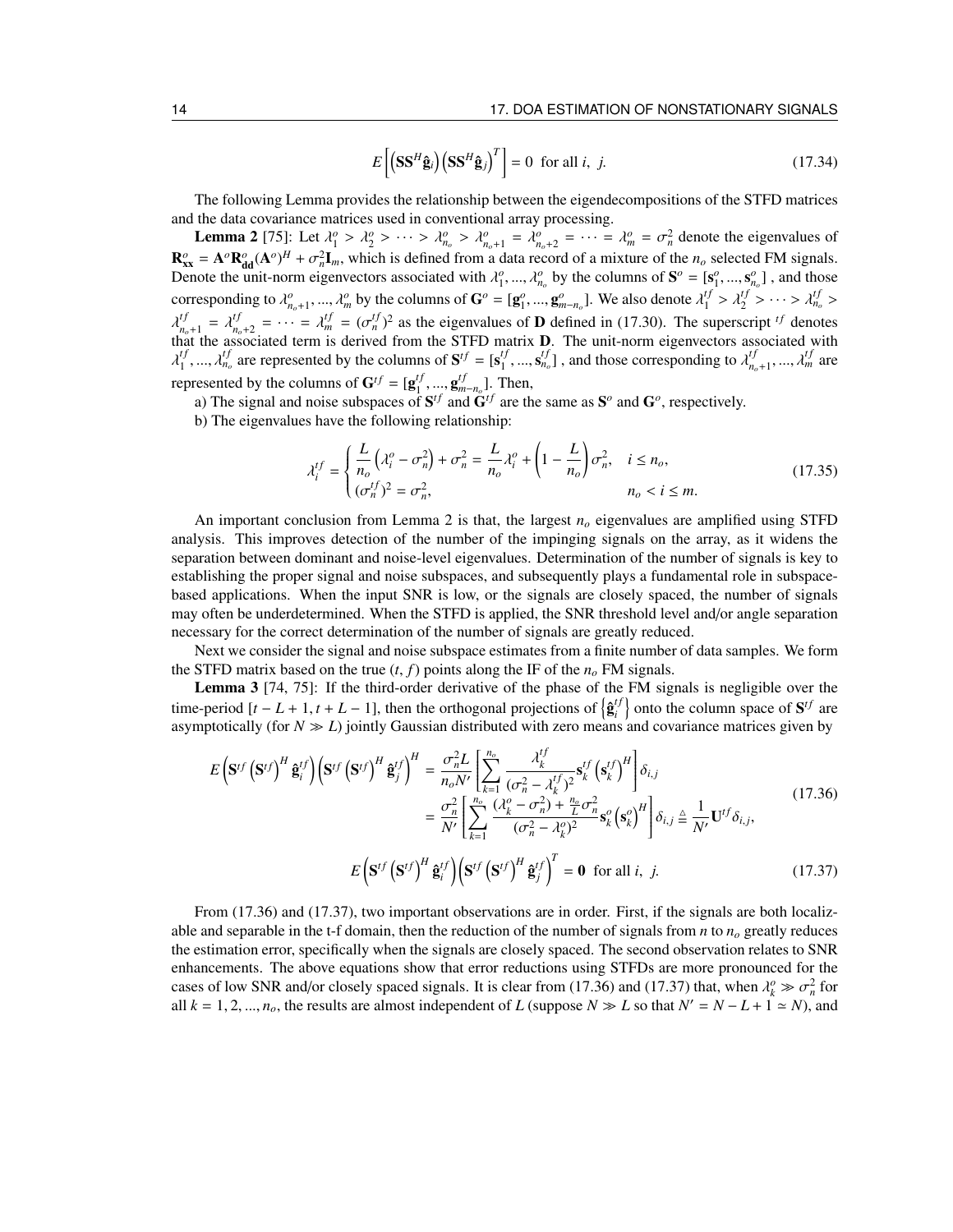therefore there would be no obvious improvement in using the STFD over conventional array processing. On the other hand, when some of the eigenvalues are close to  $\sigma_n^2$  ( $\lambda_k^o \simeq \sigma_n^2$ , for some  $k = 1, 2, ..., n_o$ ), which is the case of weak or closely spaced signals, all the results of above three equations are reduced by a factor of up to  $G = L/n<sub>o</sub>$ , respectively. This factor represents, in essence, the gain achieved from using STFD processing.

## **17.4 DOA Estimation Techniques**

In this section, we first introduce the STFD-based DOA estimation techniques under the narrowband signal model. T-f MUSIC and t-f maximum likelihood (ML) are used as examples. These techniques demonstrate the advantages of the STFD framework, as described in the previous section. The t-f MUSIC is relatively simple, whereas t-f ML is more computationally demanding, but allows high-resolution DOA estimation of coherent signals. We address the effect of t-f cross-terms on direction finding performance. We then introduce the DOA estimation techniques based on parametric models of nonstationary signals. Depending on the characteristics of the nonstationary signals, different techniques can be used. Fractional transform is discussed for LFM signals, whereas techniques based on signal stationarization allows highresolution DOA estimations of higher-order polynomial phase signals. DOA estimation based on spatial joint-variable domain distributions, such as the spatial ambiguity function (SAF), is also introduced. Finally, STFD-based DOA estimation of wideband signals is discussed.

#### **17.4.1 Time-Frequency MUSIC**

Without loss of generality, we consider 1-D direction finding where the DOAs are described by  $\theta$ . First, recall that the DOAs are estimated in the MUSIC technique by determining the *n* values of θ for which the following spatial spectrum is maximized [57],

$$
f_{\rm MU}(\theta) = \left[ \mathbf{a}^{H}(\theta) \hat{\mathbf{G}} \hat{\mathbf{G}}^{H} \mathbf{a}(\theta) \right]^{-1} = \left[ \mathbf{a}^{H}(\theta) \left( \mathbf{I} - \hat{\mathbf{S}} \hat{\mathbf{S}}^{H} \right) \mathbf{a}(\theta) \right]^{-1},
$$
 (17.38)

where  $\mathbf{a}(\theta)$  is the steering vector corresponds to  $\theta$ . The variance of those estimates in the MUSIC technique, assuming white noise processes, is given by [58]

$$
E(\hat{\omega}_i - \omega_i)^2 = \frac{1}{2N} \frac{\mathbf{a}^H(\theta_i) \mathbf{U} \mathbf{a}(\theta_i)}{h(\theta_i)}
$$
(17.39)

where  $\omega_i = (2\pi d/\lambda) \sin \theta_i$  is the spatial frequency associated with DOA  $\theta_i$ , *d* is the interelement spacing, and  $\lambda$  is the wavelength.  $\hat{\omega}_i$  is the estimate of  $\omega$  obtained from the MUSIC. Moreover, **U** is defined in (17.33), and

$$
h(\theta_i) = \mathbf{d}^H(\theta_i) \mathbf{G} \mathbf{G}^H \mathbf{d}(\theta_i), \text{ with } \mathbf{d}(\theta_i) = d\mathbf{a}(\theta_i) / d\omega.
$$
 (17.40)

Similarly, for t-f MUSIC with  $n<sub>o</sub>$  signals selected, the DOAs are determined by locating the  $n<sub>o</sub>$  peaks of the spatial spectrum defined from the  $n<sub>o</sub>$  signals' t-f regions,

$$
f_{\text{MU}}^{tf}(\theta) = \left[ \mathbf{a}^H(\theta) \hat{\mathbf{G}}^{tf} \left( \hat{\mathbf{G}}^{tf} \right)^H \mathbf{a}(\theta) \right]^{-1} = \left[ \mathbf{a}^H(\theta) \left( \mathbf{I} - \hat{\mathbf{S}}^{tf} \left( \hat{\mathbf{S}}^{tf} \right)^H \right) \mathbf{a}(\theta) \right]^{-1}.
$$
 (17.41)

 $\hat{G}^{tf}$  and  $\hat{S}^{tf}$  can be obtained by using either joint block diagonalization (JBD) [13] or t-f averaging. When the t-f averaging is used, the variance of the DOA estimates based on t-f MUSIC is obtained, from the results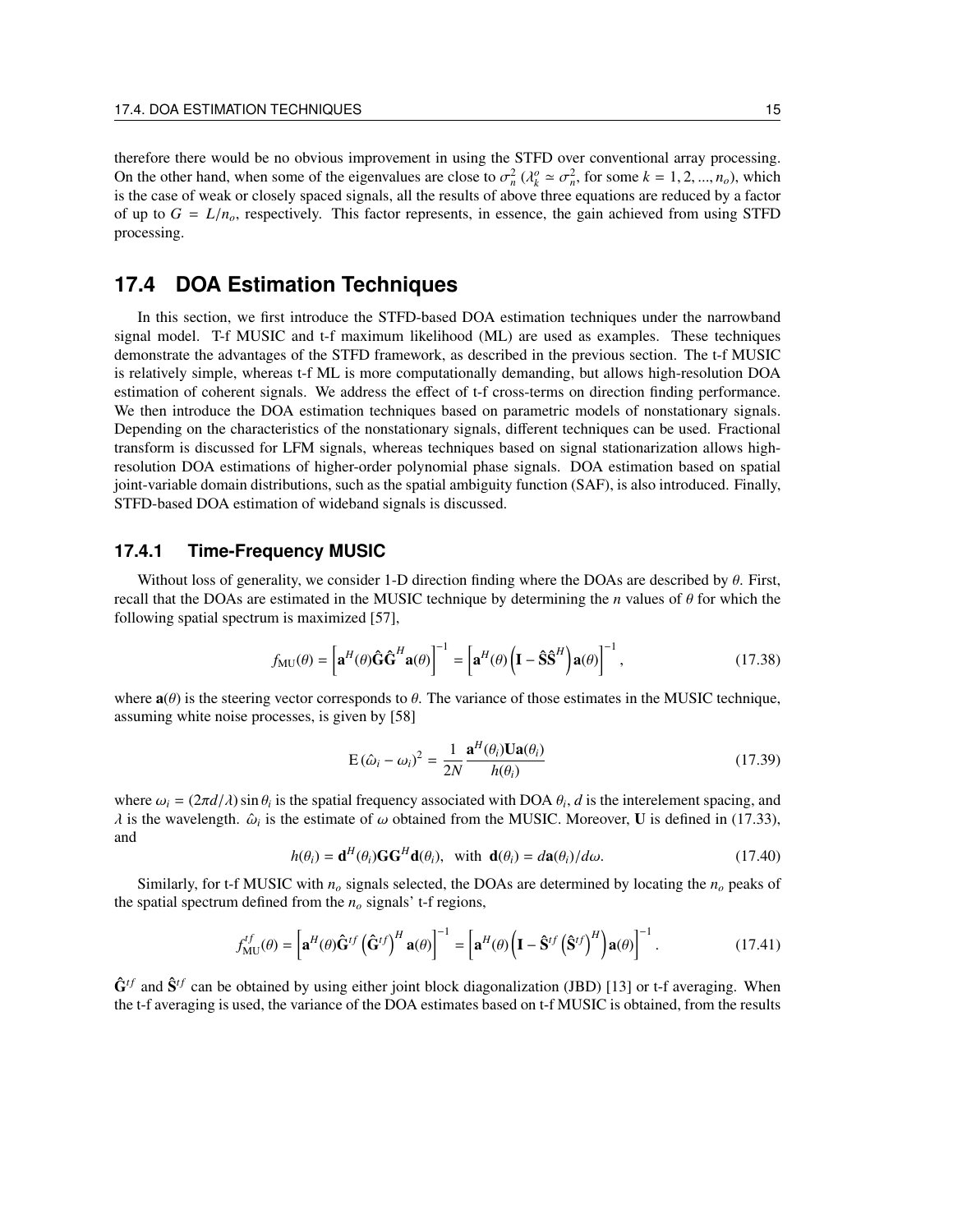of Lemmas 2 and 3, as [75],

$$
E\left(\hat{\omega}_i^{tf} - \omega_i\right)^2 = \frac{1}{2N'} \frac{\mathbf{a}^H(\theta_i) \mathbf{U}^{tf} \mathbf{a}(\theta_i)}{h^{tf}(\theta_i)}
$$
(17.42)

where  $\hat{\omega}_i^{t}$  $i_j^{tf}$  is the estimate of  $\omega_i$ ,  $\mathbf{U}^{tf}$  is defined in (17.36), and

$$
h^{tf}(\theta_i) = \mathbf{d}^H(\theta_i) \mathbf{G}^{tf} \left( \mathbf{G}^{tf} \right)^H \mathbf{d}(\theta_i). \tag{17.43}
$$

Note that  $h^{tf}(\theta) = h(\theta_i)$  if  $n_o = n$ .

#### **Examples**

Consider a uniform linear array of 8 sensors spaced by half a wavelength, and an observation period of 1024 samples. Two chirp signals emitted from two sources positioned at angles  $\theta_1$  and  $\theta_2$ . The start and end frequencies of the signal source at  $\theta_1$  are  $\omega_{s1} = 0$  and  $\omega_{e1} = \pi$ , while the corresponding two frequencies for the other source at  $\theta_2$  are  $\omega_{s2} = \pi$  and  $\omega_{e2} = 0$ , respectively.

Figure 17.4 displays the variance of the estimated DOA  $\hat{\theta}_1$  versus SNR for the case  $(\theta_1, \theta_2) = (-10^\circ, 10^\circ)$ . The curves in this figure show the theoretical and simulation results of the conventional MUSIC and t-f MUSIC (for *L*=33 and 129). The Cramer-Rao bound (CRB) is also shown in Figure 17.4 for comparison. Both signals were selected when performing t-f MUSIC ( $n<sub>o</sub> = n = 2$ ). Simulation results were averaged over 100 independent Monte-Carlo runs. The advantages of t-f MUSIC in low SNR cases are evident from this figure. The simulation results deviate from the theoretical results for low SNR. This is due to considering only the lowest coefficient order of the perturbation expansion in deriving the theoretical results [75]. Figure 17.5 shows estimated spatial spectra at SNR=−20 dB based on t-f MUSIC (*L* = 129) and the conventional MUSIC. The t-f MUSIC spectral peaks are clearly resolved.

Figure 17.6 shows examples of the estimated spatial spectrum based on t-f MUSIC ( $L = 129$ ) and the conventional MUSIC where the angle separation is small  $(\theta_1 = -2.5^\circ, \theta_2 = 2.5^\circ)$ . The input SNR is -5 dB. Two t-f MUSIC algorithms are performed using two sets of t-f points, each set belongs to the t-f signature of one source  $(n<sub>o</sub> = 1)$ . It is evident that the two signals cannot be resolved when the conventional MUSIC is applied, whereas by utilizing the signals' distinct t-f signatures and applying t-f MUSIC separately for each signal, the two signals become clearly separated and a reasonable DOA estimation is achieved. It is noted that there is a small bias in the estimates of t-f MUSIC due to the imperfect separation of the two signals in the t-f domain.

#### **17.4.2 Time-Frequency Maximum Likelihood Method**

In this section, we introduce the time-frequency maximum likelihood (t-f ML) method that can deal with coherent nonstationary sources [5, 74]. For conventional ML methods, the joint density function of the sampled data vectors  $\mathbf{x}(1), \mathbf{x}(2), ..., \mathbf{x}(N)$ , is given by [76]

$$
f(\mathbf{x}(1),\ldots,\mathbf{x}(N)) = \prod_{i=1}^{N} \frac{1}{\pi^m \det[\sigma_n^2 \mathbf{I}]} \exp\left(-\frac{1}{\sigma_n^2} \left[\mathbf{x}(i) - \mathbf{A}\mathbf{d}(i)\right]^H \left[\mathbf{x}(i) - \mathbf{A}\mathbf{d}(i)\right]\right).
$$
 (17.44)

It follows from (17.44) that the log-likelihood function of the observations  $\mathbf{x}(1), \mathbf{x}(2), \ldots, \mathbf{x}(N)$ , is given by

$$
L = -mN \ln \sigma_n^2 - \frac{1}{\sigma_n^2} \sum_{i=1}^N \left[ \mathbf{x}(i) - \mathbf{A} \mathbf{d}(i) \right]^H \left[ \mathbf{x}(i) - \mathbf{A} \mathbf{d}(i) \right]. \tag{17.45}
$$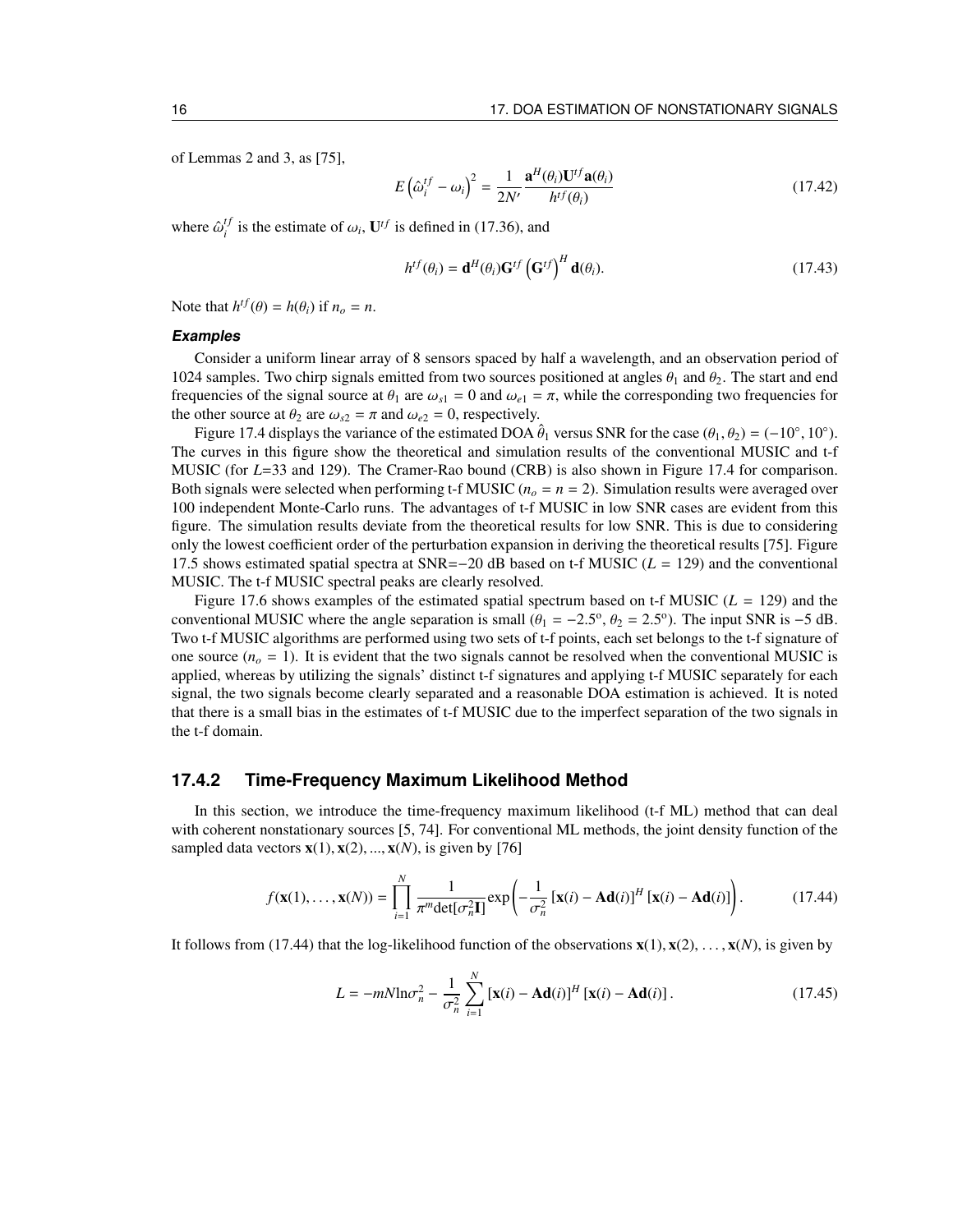

Figure 17.4: Variance of DOA estimation versus input SNR.

To carry out this minimization, we fix A and minimize (17.45) with respect to d. This yields the well-known solution

$$
\hat{\mathbf{d}}(i) = \left[\mathbf{A}^H \mathbf{A}\right]^{-1} \mathbf{A}^H \mathbf{x}(i). \tag{17.46}
$$

We can obtain the concentrated likelihood function as [76]

$$
F_{\mathrm{ML}}(\theta) = \mathrm{tr}\left\{ \left[ \mathbf{I}_m - \hat{\mathbf{A}} (\hat{\mathbf{A}}^H \hat{\mathbf{A}})^{-1} \hat{\mathbf{A}}^H \right] \hat{\mathbf{R}}_{\mathrm{xx}} \right\}.
$$
 (17.47)

The ML estimate of  $\theta$  is obtained as the minimizer of (17.47). Let  $\omega_i$  and  $\hat{\omega}_i$ , respectively, denote the spatial frequency and its ML estimate associated with  $\theta_i$ , then the estimation error ( $\hat{\omega}_i - \omega_i$ ) are asymptotically (for large *N*) jointly Gaussian distributed with zero means and the covariance matrix [58]

$$
E[(\hat{\omega}_i - \omega_i)^2] = \frac{1}{2N} \left[ \text{Re}(\mathbf{H} \odot \mathbf{R}_{\text{dd}}^T) \right]^{-1} \cdot \text{Re} \left[ \mathbf{H} \odot (\mathbf{R}_{\text{dd}} \mathbf{A}^H \mathbf{U} \mathbf{A} \mathbf{R}_{\text{dd}})^T \right] \left[ \text{Re}(\mathbf{H} \odot \mathbf{R}_{\text{dd}}^T) \right]^{-1} \tag{17.48}
$$

where U is defined in  $(17.33)$ . Moreover,

$$
\mathbf{H} = \mathbf{C}^H \left[ \mathbf{I} - \mathbf{A} (\mathbf{A}^H \mathbf{A})^{-1} \mathbf{A}^H \right] \mathbf{C}, \text{ with } \mathbf{C} = d\mathbf{A} / d\omega.
$$
 (17.49)

Next we consider the t-f ML method. As we discussed in the previous section, we select  $n<sub>o</sub> \le n$  signals in the t-f domain. The concentrated likelihood function defined from the STFD matrix is similar to (17.47) and is obtained by replacing  $\hat{\mathbf{R}}_{xx}$  by  $\hat{\mathbf{D}}$ ,

$$
F_{\text{ML}}^{tf}(\theta) = \text{tr}\left\{ \left[ \mathbf{I} - \hat{\mathbf{A}}^o \left( (\hat{\mathbf{A}}^o)^H \hat{\mathbf{A}}^o \right)^{-1} (\hat{\mathbf{A}}^o)^H \right] \hat{\mathbf{D}} \right\}.
$$
 (17.50)

Therefore, the estimation error  $(\hat{\omega}_i^{t}$  $\frac{df}{dt}$  − ω<sub>*i*</sub>) associated with the t-f ML method are asymptotically (for *N*  $\gg$  *L*) jointly Gaussian distributed with zero means and the covariance matrix [74]

$$
E\left[\left(\hat{\omega}_{i}^{tf} - \omega_{i}\right)^{2}\right] = \frac{\sigma_{n}^{2}}{2N'}\left[\text{Re}(\mathbf{H}^{o} \odot \mathbf{D}_{dd}^{T})\right]^{-1} \cdot \text{Re}\left[\mathbf{H}^{o} \odot \left(\mathbf{D}_{dd}(\mathbf{A}^{o})^{H}\mathbf{U}^{tf}\mathbf{A}^{o}\mathbf{D}_{dd}\right)^{T}\right]\left[\text{Re}(\mathbf{H}^{o} \odot \mathbf{D}_{dd}^{T})\right]^{-1}
$$

$$
= \frac{\sigma_{n}^{2}}{2N'}\left[\text{Re}\left(\mathbf{H}^{o} \odot (\mathbf{R}_{dd}^{o})^{T}\right)\right]^{-1} \cdot \text{Re}\left[\mathbf{H}^{o} \odot \left(\mathbf{R}_{dd}^{o}(\mathbf{A}^{o})^{H}\mathbf{U}^{tf}\mathbf{A}^{o}\mathbf{R}_{dd}^{o}\right)^{T}\right]\left[\text{Re}\left((\mathbf{H}^{o} \odot \mathbf{R}_{dd}^{o})^{T}\right)\right]^{-1}, \tag{17.51}
$$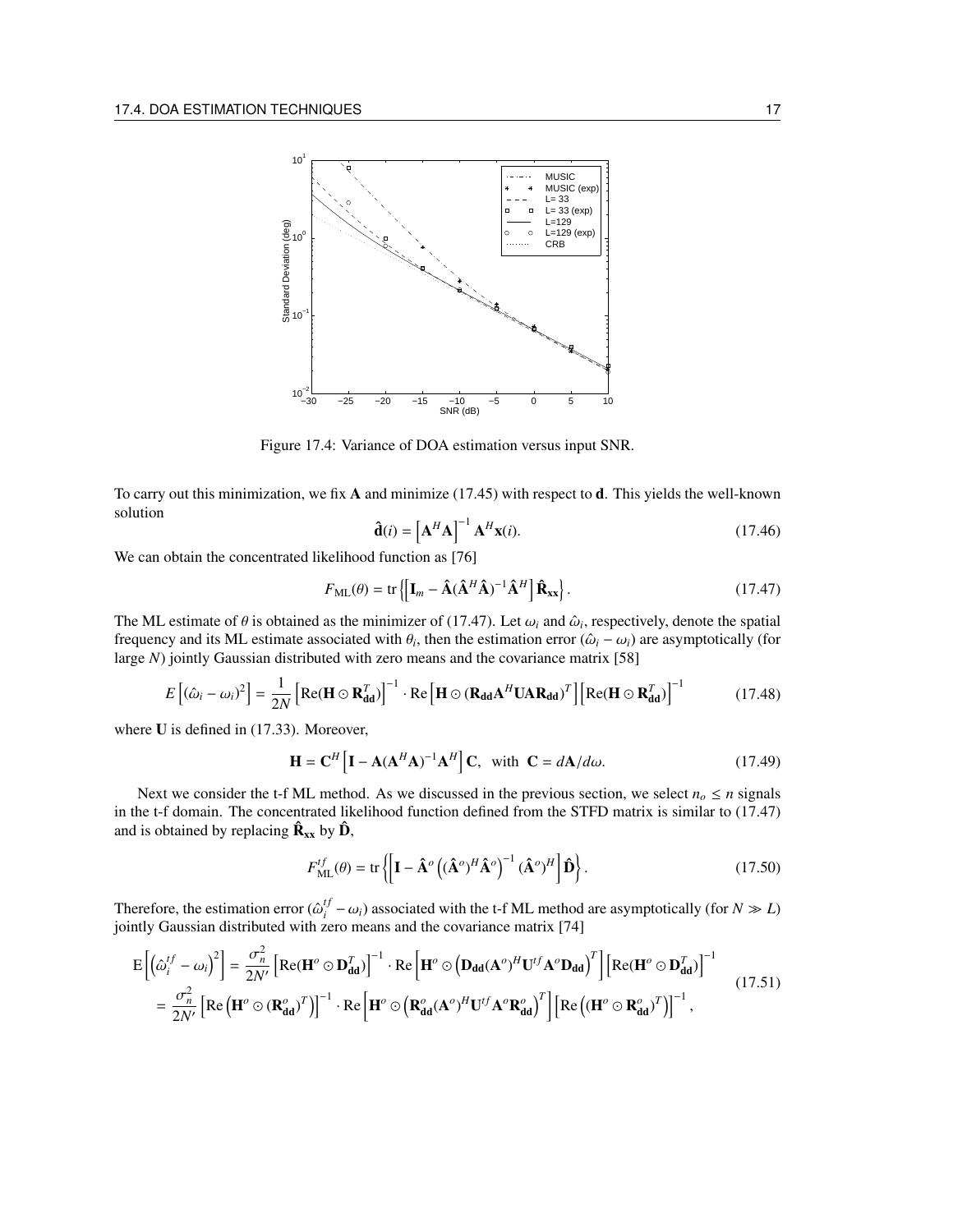

Figure 17.5: Estimated spatial spectra of MUSIC and t-f MUSIC.

where  $U^{tf}$  is defined in (17.36), and

$$
\mathbf{H}^o = (\mathbf{C}^o)^H \left[ \mathbf{I} - \mathbf{A}^o \left( (\mathbf{A}^o)^H \mathbf{A}^o \right)^{-1} (\mathbf{A}^o)^H \right] \mathbf{C}^o, \text{ with } \mathbf{C}^o = d\mathbf{A}^o / d\omega. \tag{17.52}
$$

In the case of  $n_o = n$ , then  $\mathbf{H}^o = \mathbf{H}$ , and  $\mathbf{C}^o = \mathbf{C}$ .

The signal localization in the t-f domain enables us to select fewer signal arrivals. This fact is not only important in improving the estimation performance, particularly when the signals are closely spaced, but also reduces the dimension of the optimization problem solved by the maximum likelihood algorithm, and subsequently reduces the computational requirement.

#### **Examples**

To demonstrate the advantages of t-f ML over both the conventional ML and the t-f MUSIC, consider a uniform linear array of 8 sensors separated by half a wavelength. Two FM signals arrive from  $(\theta_1, \theta_2)$  =  $(-10^{\circ}, 10^{\circ})$  with the IFs  $f_1(t) = 0.2 + 0.1t/N + 0.2 \sin(2\pi t/N)$  and  $f_2(t) = 0.2 + 0.1t/N + 0.2 \sin(2\pi t/N + \pi/2)$ ,  $t =$ 1, ..., *N*. The SNR of both signals is −20 dB, and the number of snapshots used in the simulation is *N* = 1024. We use  $L=129$  for t-f ML. Figure 17.7 shows  $(\theta_1, \theta_2)$  that yield the minimum values of the likelihood function of the t-f ML and the ML methods for 20 independent trials. It is evident that the t-f ML provides much improved DOA estimation over the conventional ML.

In the next example, the t-f ML and the t-f MUSIC are compared for coherent sources. The two coherent FM signals have common IFs  $f_{1,2}(t) = 0.2 + 0.1t/N + 0.2 \sin(2\pi t/N)$ ,  $t = 1, ..., N$ , with a  $\pi/2$  phase difference. The signals arrive at  $(\theta_1, \theta_2) = (-2^{\circ}, 2^{\circ})$ . The SNR of both signals is 5 dB and the number of snapshots is 1024. Figure 17.8 shows the contour plots of the likelihood function of the t-f ML and the estimated spectra of t-f MUSIC for three independent trials. It is clear that the t-f ML can separate the two signals, whereas the t-f MUSIC fails.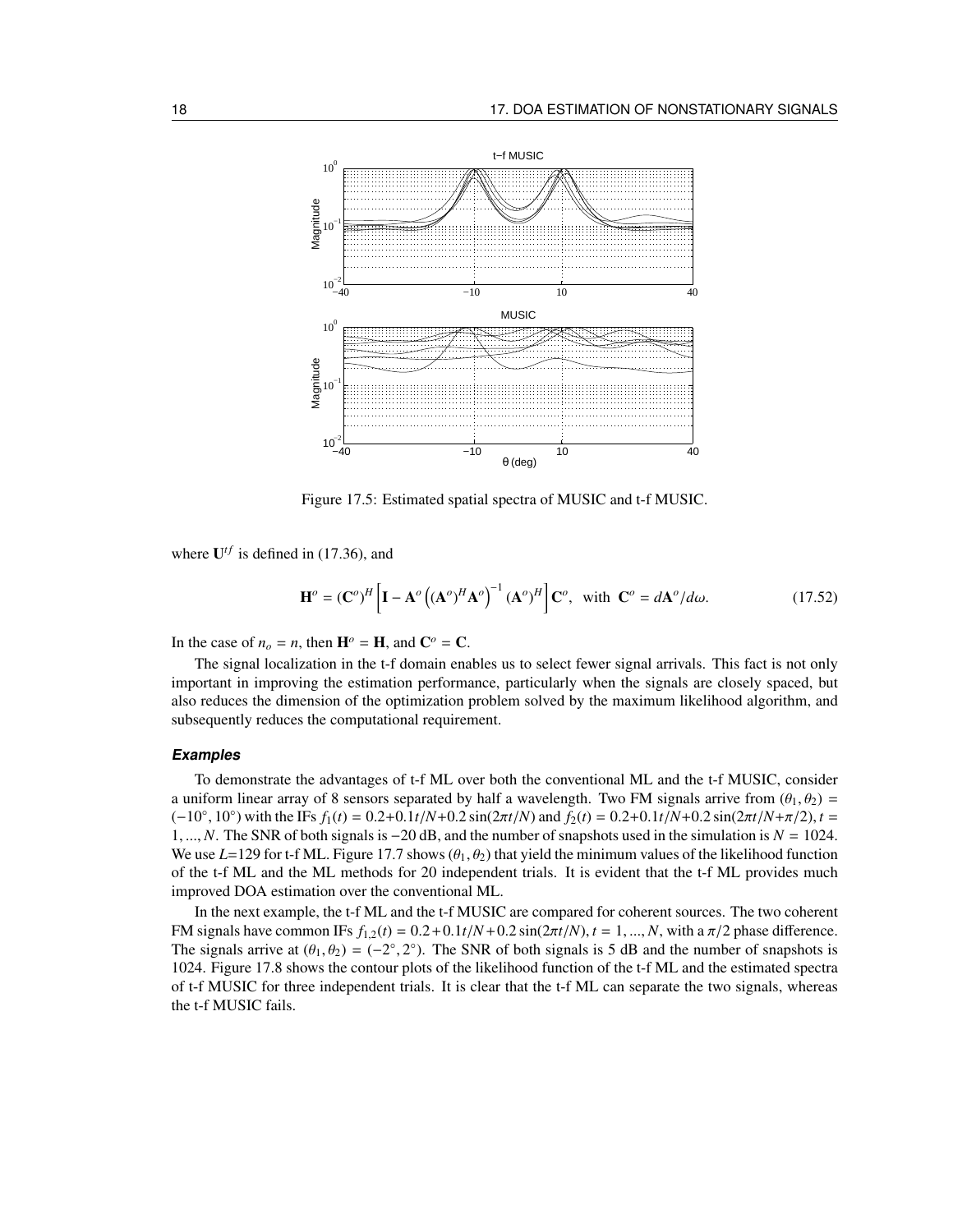

Figure 17.6: Estimated spatial spectra of MUSIC and t-f MUSIC for closely spaced signals.

## **17.4.3 Effect of Cross-terms**

Auto-term and cross-term t-f points have different roles and contribute differently in DOA estimation. This section considers the behavior of cross-terms in DOA estimation and addresses the proper selection of auto-term and cross-term points.

As we discussed in Section 2, cross-terms are a by-product of the TFD due to its bilinearity. Although different kernels have different ways of mitigating cross-terms [23, 39], complete removal of cross-terms, nevertheless, is in general difficult to achieve.

There are two types of cross-terms in the underlying DOA estimation problems. The first type is due to the interactions between the components of the same source signal. These cross-terms always reside, along with the auto-terms, on the main diagonal of the source TFD matrix. This type of cross-terms shares the same steering vector as the auto-terms and thus can be similarly treated. The other type of cross-terms is those generated from the interactions between two signal components belonging to two different sources. These cross-terms are associated with cross-TFD of the source signals and, at any given t-f point, they constitute the off-diagonal entries of the source TFD matrices. Here we consider the second type of cross-terms.

To understand the role of cross-terms in DOA estimation, it is important to compare the cross-terms to the cross-correlation between signals in conventional array processing, whose properties are well studied. The source TFD matrix takes the following general form,

$$
\mathbf{D}_{\mathbf{dd}}(t,f) = \begin{bmatrix} D_{d_1d_1}(t,f) & D_{d_1d_2}(t,f) & \cdots & D_{d_1d_n}(t,f) \\ D_{d_2d_1}(t,f) & D_{d_2d_2}(t,f) & \cdots & D_{d_2d_n}(t,f) \\ \vdots & \vdots & \ddots & \vdots \\ D_{d_nd_1}(t,f) & D_{d_nd_2}(t,f) & \cdots & D_{d_nd_n}(t,f) \end{bmatrix}
$$
(17.53)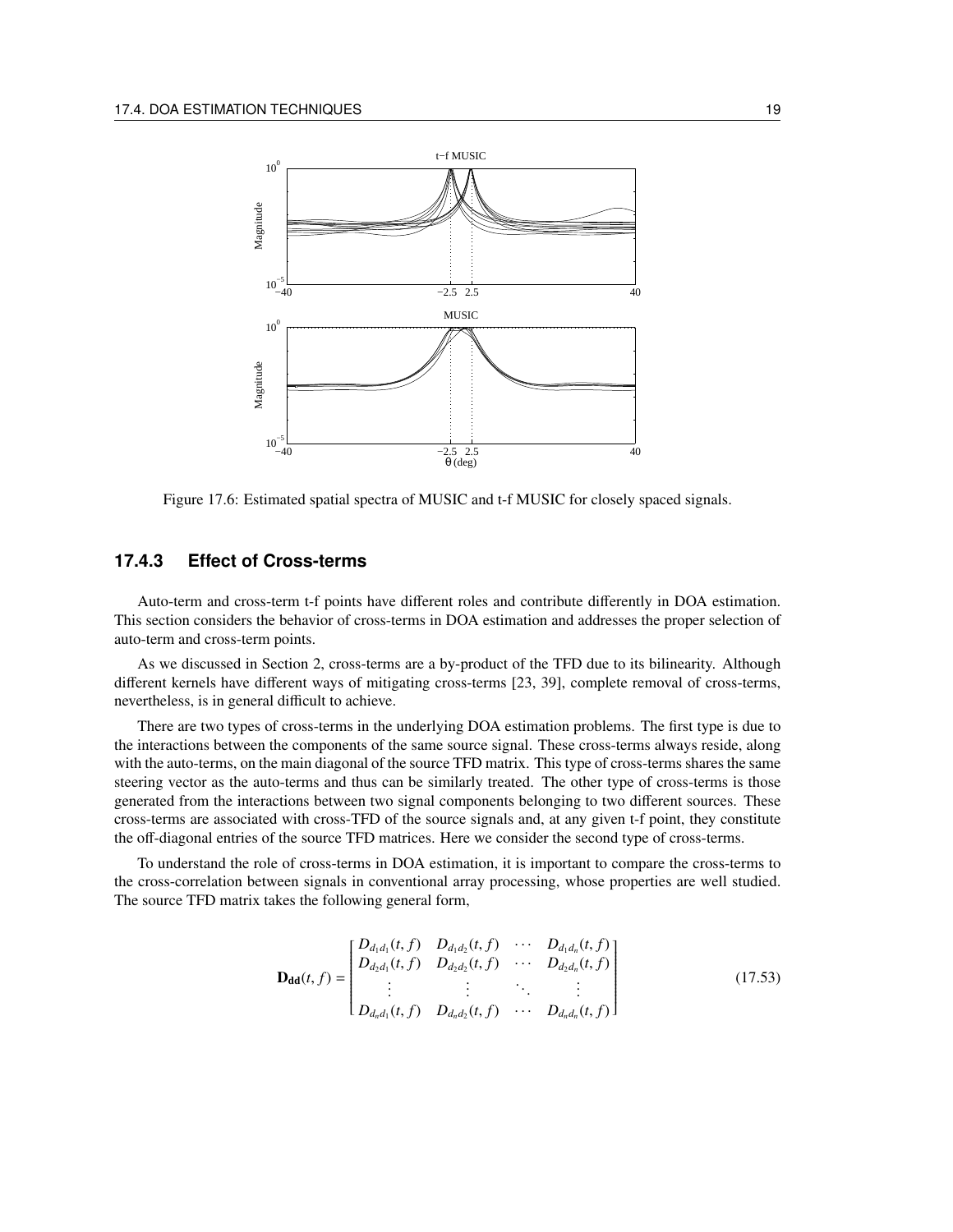

Figure 17.7:  $(\theta_1, \theta_2)$  which minimize the t-f ML ('x') and ML ('') likelihood functions.

On the other hand, the covariance matrix of correlated source signals is given at the form

$$
\mathbf{R}_{\rm dd} = \begin{bmatrix} R_{d_1d_1} & R_{d_1d_2} & \cdots & R_{d_1d_n} \\ R_{d_2d_1} & R_{d_2d_2} & \cdots & R_{d_2d_n} \\ \vdots & \vdots & \ddots & \vdots \\ R_{d_nd_1} & R_{d_nd_2} & \cdots & R_{d_nd_n} \end{bmatrix}
$$
 (17.54)

where the off-diagonal element  $R_{d_i d_j} = E[d_i(t)d_j^*(t)]$  represents the correlation between source signals  $d_i$  and  $d_j$ . Direction finding problems can usually be solved when the signals are partially correlated, however, full rank property of the source covariance matrix  $R_{dd}$  is a necessary condition.

Comparing equations (17.53) and (17.54), it is clear that the cross-correlation terms and the cross-terms have analogous forms. When cross-terms are present at the selected t-f point, these cross-terms appear as offdiagonal elements in the source TFD matrix. On the other hand, when signals are correlated, the off-diagonal elements of the covariance matrix of the source signals represent the cross-correlation between two source signals. DOA estimation problems can usually be solved when the signals are partially correlated, provided that the full rank property of the covariance matrix of the source signals is maintained. The cross-correlation terms and the cross-term TFDs have an analogous form and similar function. That is, cross-term TFDs can be exploited in the DOA estimation as long as the full rank subspace of the STFD matrix is achievable [8]. It is noted that the covariance matrix is obtained as a results of statistical or ensemble averages, whereas the STFD matrix is defined at a  $(t, f)$  point and its value usually varies with respect to time  $t$  and frequency  $f$ . When multiple  $(t, f)$  points are incorporated, the effect of a cross-term may be reduced, since the cross-term usually oscillates with respect to time.

#### **17.4.4 DOA Estimation Based on Signal Stationarization**

As we discussed in Section 17.2.3, FrFT can "rotate" LFM signals in the t-f domain and become sinusoidal signals in a transformed coordinate system. For narrowband LFM signals, the t-f signatures of the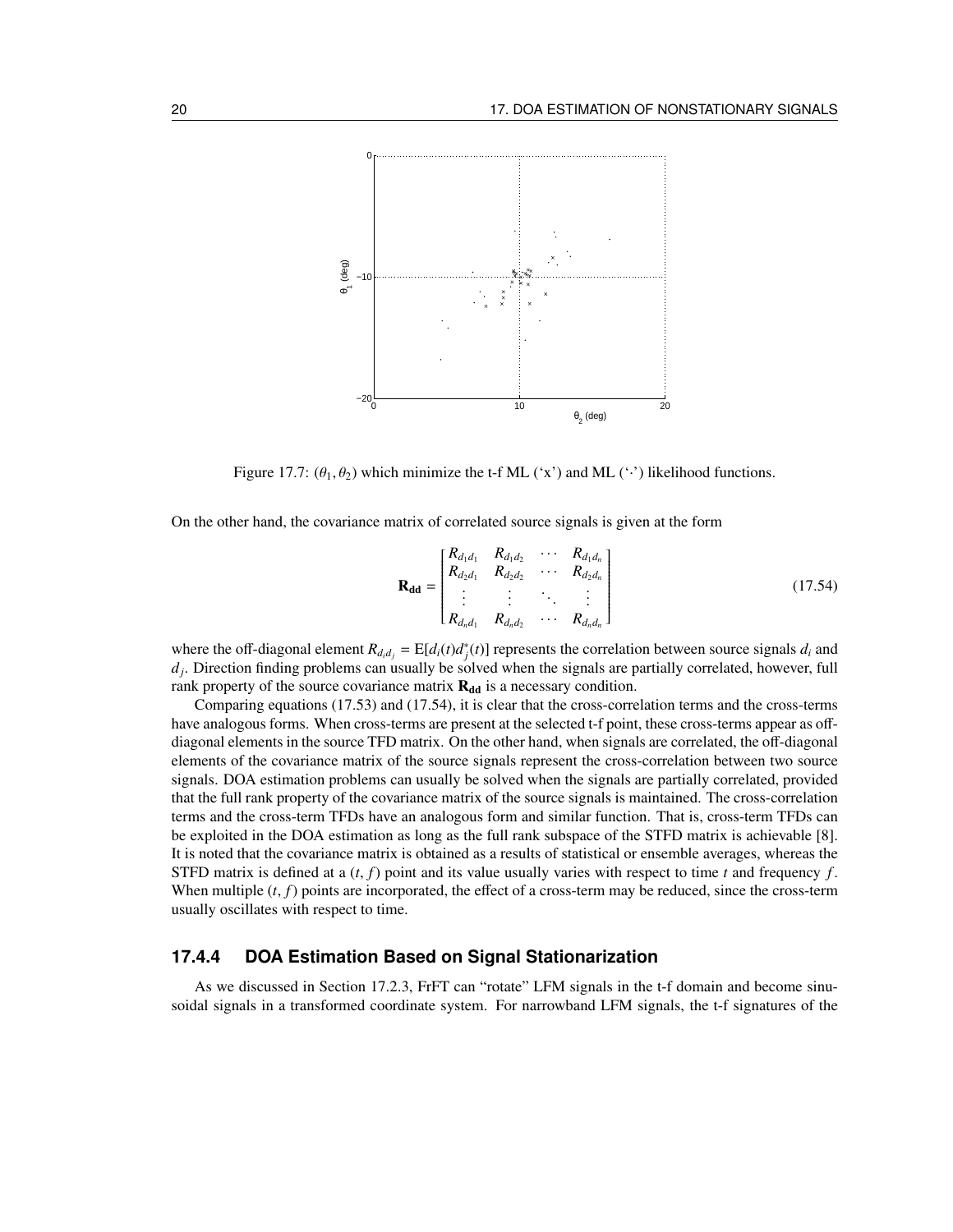

Figure 17.8: Contour plots of t-f ML likelihood function (upper) and spatial spectra of t-f MUSIC (lower).

signals are identical for different array sensors, thus the same rotating operation stationarizes a signal component at all array sensors. Further, mask operations can be applied in the transformed domain to remove the effects of other components, whether they correspond to LFM or nonlinear FM signals. As such, the DOA estimation problem of LFM signals becomes equivalent to that of a single sinusoidal signal [54].

In general, for FM signals that are characterized by PPS or other time-varying IFs, their parameters can be estimated, as discussed in Section 17.2.4. The signal stationarization process converts an FM signal into a sinusoid or DC signal and, as such, allows a similar treatment [36]. The DOA estimation technique based on signal stationarization is proposed in [71].

For receiver array signals

$$
\mathbf{x}(t) = \mathbf{A}(\boldsymbol{\theta})\mathbf{d}(t) + \mathbf{n}(t) = \sum_{i=1}^{n} \mathbf{a}_i d_i(t) + \mathbf{n}(t),
$$
\n(17.55)

where  $d_i(t) = D_i e^{j\phi_i(t)}$ , stationarization is performed by multiplying  $\mathbf{x}(t)$  with the conjugation of the *k*th signal component [71],

$$
\mathbf{x}^{[k]}(t) = \mathbf{x}(t)e^{-j\phi_k(t)} = \mathbf{a}_k D_k + \sum_{i=1, i \neq k}^{n} \mathbf{a}_i e_i^{j(\phi_i(t) - \phi_k(t))}(t) + \mathbf{n}(t).
$$
 (17.56)

This operation transforms the selected *k*th signal from an FM signal to a DC signal. Other signal components, shown as the second term at the right-hand side of the above equation, will likely to have nonzero frequencies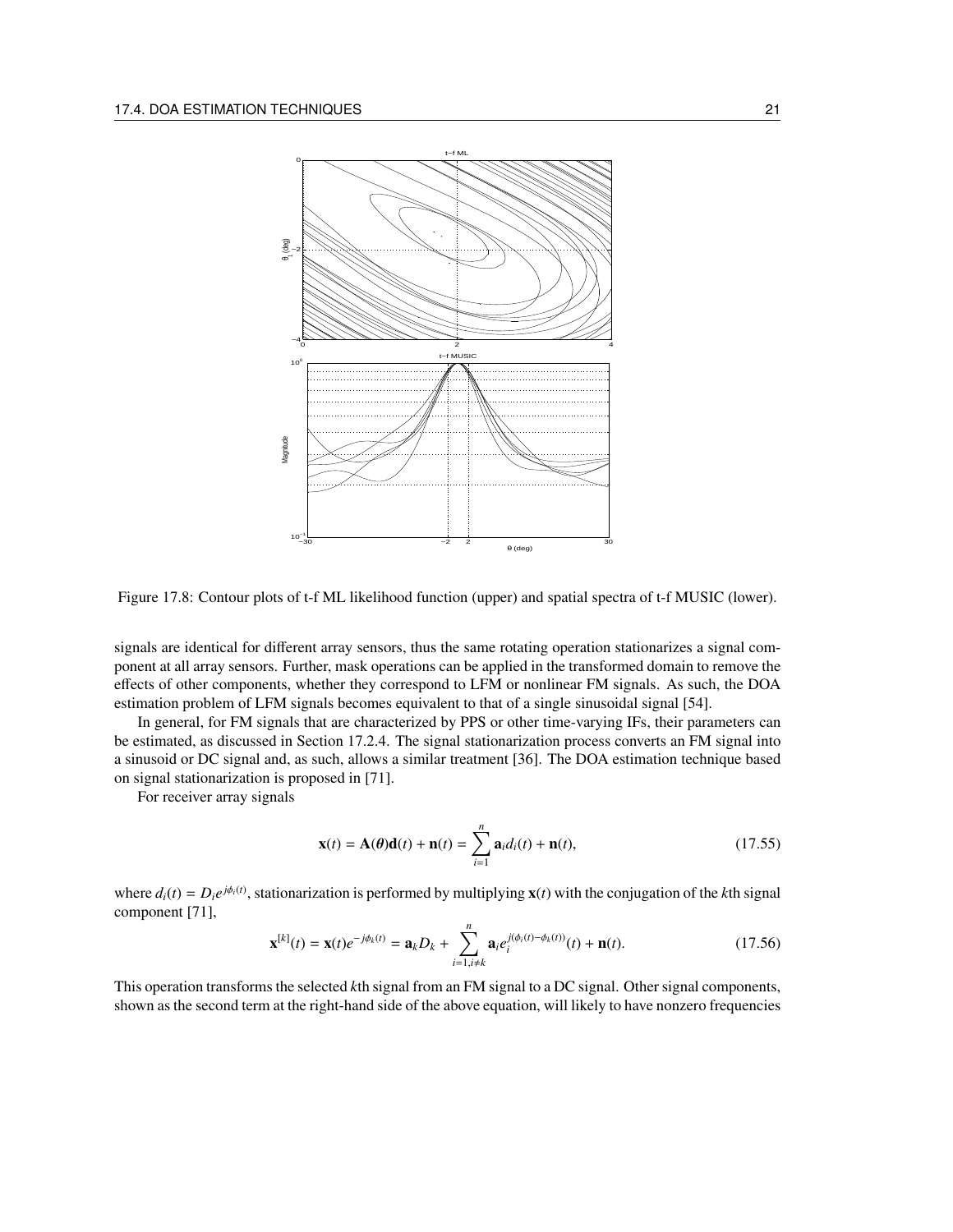whenever the corresponding frequencies satisfy  $d\phi_i(t)/dt \neq d\phi_k(t)/dt$  for  $i \neq k$ . As such, even with some perturbations induced due to imperfect stationarization, a mask around the DC region can be applied to only keep the *k*th signal, which is subsequently used for DOA estimation.

In [70], the signal stationarization is applied for the direction finding problem of multipath signals in an over-the-horizon radar (OTHR) system. It is shown that the stationarization operation allows separation of multipath signals, which have both closely separated Doppler signatures and close angular separation. This enables DOA estimations of individual components which are otherwise difficult to perform without pre-processing.

#### **17.4.5 DOA Estimation Based on Spatial Joint-Variable Domain Distributions**

So far, we have considered the TFD which transforms a 1-D (time-domain) signal into a 2-D representation in the joint t-f domain. It is known that a nonstationary signal can be also represented in other joint-variable domains, such as the joint domain of time-lag and Doppler (frequency-lag), time and time-lag, and frequency and Doppler (frequency-lag) [19].

The ambiguity function of a signal  $x(t)$  is defined as

$$
B_{xx}(\nu,\tau) = \int_{-\infty}^{\infty} x\left(u + \frac{\tau}{2}\right) x^* \left(u - \frac{\tau}{2}\right) e^{-j\nu\tau} du, \tag{17.57}
$$

where  $\nu$  and  $\tau$  are the frequency lag and the time lag, respectively.

For the signal observed at an sensor array, we define the spatial ambiguity function (SAF) matrix of a signal vector  $\mathbf{x}(t)$  in a similar way to the STFD as [6]

$$
\mathbf{B}_{xx}(\nu,\tau) = \int_{-\infty}^{\infty} \mathbf{x} \left( u + \frac{\tau}{2} \right) \mathbf{x}^H \left( u - \frac{\tau}{2} \right) e^{-j\nu\tau} du. \tag{17.58}
$$

In a noise-free environment,  $\mathbf{x}(t) = \mathbf{A}\mathbf{d}(t)$ , the SAF is related to the source ambiguity matrix  $\mathbf{B}_{\mathbf{d}\mathbf{d}}(v, \tau)$  by

$$
\mathbf{B}_{\mathbf{xx}}(\nu,\tau) = \mathbf{A}\mathbf{B}_{\mathbf{dd}}(\nu,\tau)\mathbf{A}^H.
$$
 (17.59)

Equations (17.58) and (17.59) are similar to the STFD matrix and thus the SAF inherits the properties of the STFD.

The SAFs have the following two important offerings that distinguish them from other array spatial functions. (1) The cross-terms in between source signals reside on the off-diagonal entries of source ambiguity matrix  $B_{dd}(v, \tau)$ . In the ambiguity domain, the signal auto-terms are positioned near and at the origin, making it easier to leave out cross-terms from matrix construction. (2) In the ambiguity domain, the auto-terms of all narrowband signals, regardless of their frequencies and phases, fall on the time-lag axis ( $v = 0$ ), while those of the wideband signals fall on a different  $(v, \tau)$  region or spread over the entire ambiguity domain. Therefore, the SAF is a natural choice for recovering and spatially localizing narrowband sources in broadband signal platforms.

#### **17.4.6 DOA Estimation of Wideband Nonstationary Signals**

The discussion so far has been focused on the DOA estimation of narrowband nonstationary signals. In many applications, the signals are rather wideband. In this case, the DOA estimator should consider the fact that the steering vector is now frequency-dependent.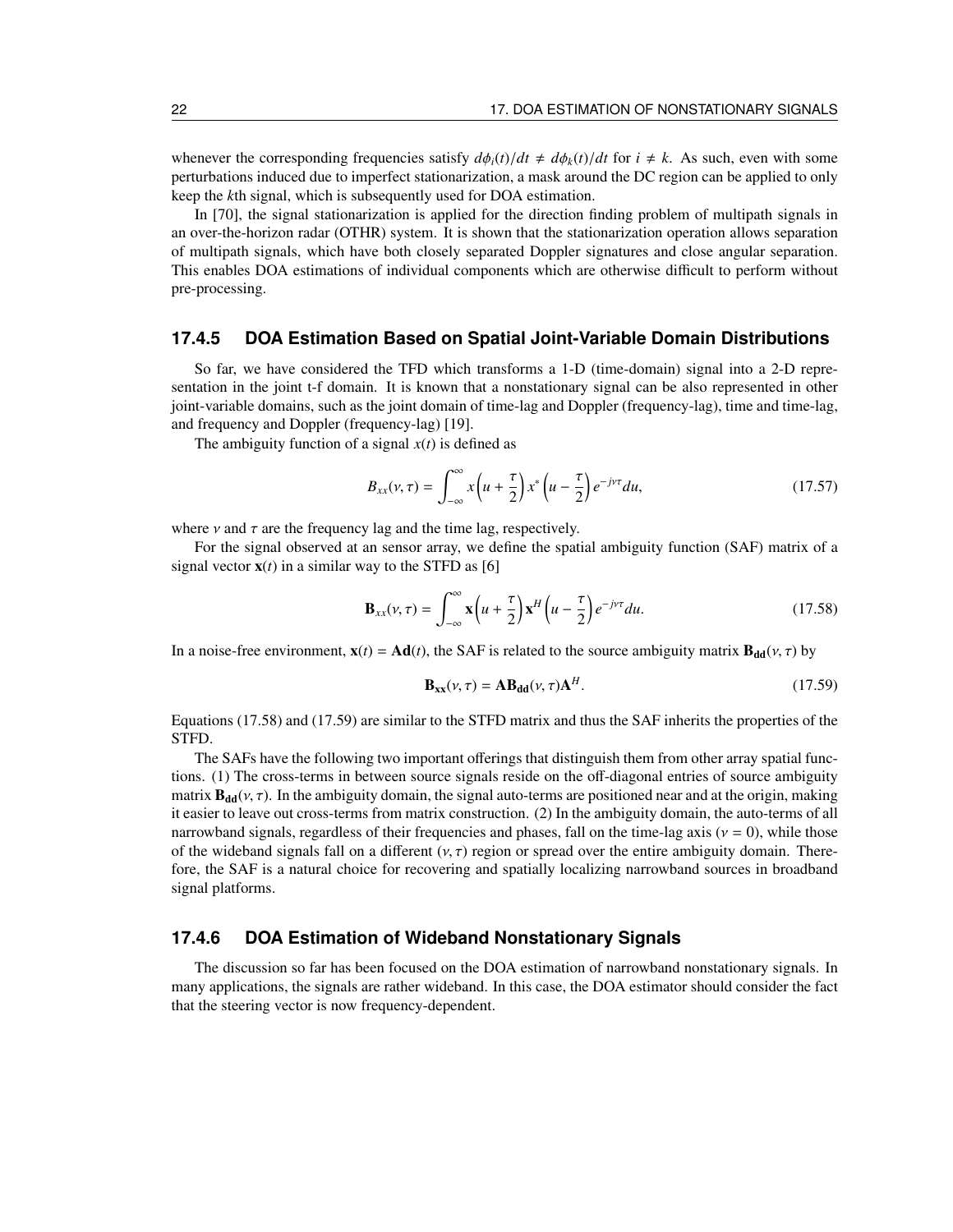In order to estimate the DOA for a general class of wideband signals, the conventional techniques usually use Fourier transform to decompose the wideband signals into a set of narrowband components. The narrowband signals can then be processed either incoherently or coherently. The incoherent-based approaches are relatively simple and estimate the DOA from the average of the spatial spectra corresponding to different frequency bins. However, coherent approaches are often preferred due to their superior performance compared to incoherent ones. A popularly used technique, namely, the coherent signal-subspace (CSS) processing technique, was proposed by Wang and Kaveh [64] and was further developed in several papers (see [30] and references therein). The fundamental concept of the CSS techniques is to use a set of focusing matrices that map the steering vector at different frequencies into that at a reference frequency prior to coherent combining.

Several t-f and ambiguity domain based DOA estimation methods have been developed for the estimation of wideband LFM signals [31, 46, 65]. [65] employs the t-f analysis to estimate the chirp rates and compensates the signal chirp structure in an iterative manner. A good estimate of the signal DOAs is required to initialize the iterative processing. By assuming that the wideband signals are separable in the t-f domain and their IFs do not rapidly change, [31] uses a sufficiently short sliding window to construct the STFD matrices so as to preserve the narrowband structure of the array manifold. The focusing matrices are then applied to the STFD matrices at selected t-f points corresponding to the source t-f signatures. [46] considers the ambiguity domain for the DOA estimation of wideband LFM signals whose chirp rates are assumed to be known. Multiple chirps with identical chirp rates are allowed in this technique. Performance of incoherent and coherent processing techniques is also compared in [46].

In essence, STFD framework permits wideband DOA estimation methods incorporating the CSS approaches for nonstationary signals. The nature of the LFM signals and the offering of t-f signal representations may be utilized in several aspects. (i) The decomposition of the LFM signals into a spectrum of frequency bins is inherently performed in the t-f analysis. (ii) For LFM signals that have distinct characteristics in the t-f domain, DOA estimation can be performed on individual sources. (iii) LFM signals are instantaneous narrowband, allowing the focusing matrices to be applied to t-f points.

## **17.5 Joint DOD/DOA Estimation in MIMO Radar Systems**

In this section, we discuss the STFD framework in the context of joint direction-of-departure (DOD)/ direction-of-arrival (DOA) estimation in multiple-input multiple-output (MIMO) radar configurations [69]. MIMO radar is an emerging technology that has attracted much interest in the radar community [29, 43]. By emitting orthogonal waveforms from the transmit array antennas and utilizing matched filterbanks in the receivers to extract the orthogonal waveform components, MIMO radar systems can exploit the spatial diversity and the higher number of degrees of freedom to improve resolution, clutter mitigation, and classification performance. In particular, a monostatic MIMO radar system can provide effective array designs to achieve an extended virtual array, which is the sum coarray of the transmit array and the receive arrays [42, 43]. A bistatic MIMO radar, on the other hand, is capable to jointly estimate the DOD and DOA of targets for enhanced target localization [21, 24, 26, 38]. Bistatic radars, in which the transmitters and receivers are separated by a considerable distance, have received increasing attentions because of many potential advantages, such as detection of stealthy targets, covert receivers for safe operation, and increased coverage [63]. The DOD and DOA information obtained from a bistatic radar system is is particularly important in narrowband radar systems, such as over-the-horizon radar, which do not have a high range resolution [69, 73]. It is shown in [34] that nonstationary processing in a MIMO radar platform also yields improved estimation of motion parameters whose Doppler law is characterized by PPS models.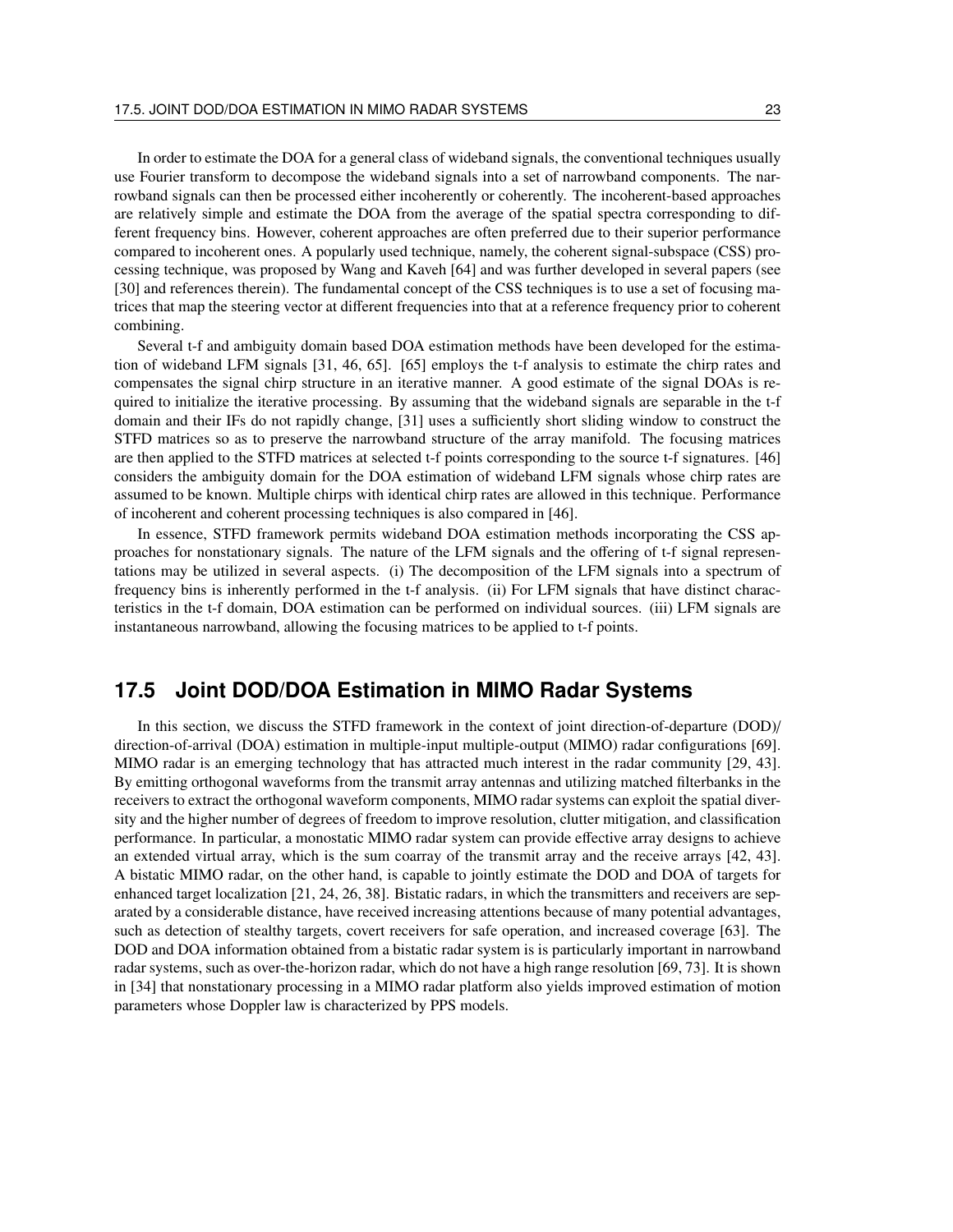## **17.5.1 Signal Model**

Consider a bistatic MIMO radar system consisting of *N<sup>t</sup>* closely spaced transmit antennas and *N<sup>r</sup>* closely spaced receive antennas. Denote  $S \in \mathbb{C}^{N_t \times T}$  as the narrowband waveform matrix which contains orthogonal waveforms to be transmitted from *N<sup>t</sup>* antennas over a pulse-repetition period of *T* fast-time samples. We assume that the waveform orthogonality is achieved in the fast-time domain. That is, by denoting s*<sup>i</sup>* as the *i*th row of matrix **S**,  $s_i$  and  $s_l$  are orthogonal for any  $i \neq l$  with different delays, and  $s_i$  is orthogonal to the delayed version of itself. We also assume that  $s_i$  has a unit norm, i.e.,  $SS^H = I_{N_t}$ .

Consider a far-field range cell where *L* point targets are present with DOD  $\theta_l$  and DOA  $\phi_l$ , where  $l =$  $1, \dots, L$ . Then, the signal data received at the receive array corresponding to the range cell is expressed as the following  $N_r \times 1$  complex vector,

$$
\mathbf{X}(t) = \mathbf{A}_r \mathbf{\Gamma}(t) \mathbf{A}_t^H \mathbf{S} + \mathbf{N}(t),\tag{17.60}
$$

where *t* is the slow time index,  $\mathbf{A}_r = [\mathbf{a}_r(\phi_1), \cdots, \mathbf{a}_r(\phi_L)]$  and  $\mathbf{A}_t = [\mathbf{a}_t(\theta_1), \cdots, \mathbf{a}_t(\theta_L)]$ , wih  $\mathbf{a}_r(\phi_l) \in \mathbb{C}^{N_r \times 1}$ and  $\mathbf{a}_t(\theta_l) \in \mathbb{C}^{N_t \times 1}$  respectively denoting the receive steering vector corresponding to DOA  $\phi_l$  and the transmit steering vector corresponding to DOD  $\theta_l$ . In addition,  $\Gamma(t) = \text{Diag}[\gamma_1(t), \dots, \gamma_L(t)]$  where  $\gamma_l(t) =$  $\rho_l e^{j2\pi\beta(f_{D,l}(t),t)}$  denotes the complex reflection coefficient of the *l*th target during the *t*th pulse repetition period. The complex reflection coefficient is a function of the radar cross section (RCS), represented by  $\rho_l$ , and the phase term, denoted as  $\beta(f_{D,l}(t), t)$ , which depends on the Doppler frequency  $f_{D,l}(t)$  of the slow time index *t*. Moreover,  $N(t) \in \mathbb{C}^{N_r \times T}$  is an additive noise matrix, whose elements are assumed to be i.i.d. complex Gaussian random variables with zero mean and variance  $\sigma_n^2$ . To qualify expression (17.60), it is assumed that the steering vectors remain unchanged during the entire slow-time processing period, which is often the case for far-field targets. The nonstationary signatures result from the maneuvering flights of targets, represented by the Doppler frequency  $f_{D,l}(t)$ .

By post-multiplying (17.60) by  $S<sup>H</sup>$  and utilizing the orthogonality of the transmitted waveforms, we obtain  $\mathbf{Y}(t) \in \mathbb{C}^{N_t \times N_r}$  as

$$
\mathbf{Y}(t) = \mathbf{A}_r \mathbf{\Gamma}(t) \mathbf{A}_t^H + \mathbf{Z}(t),\tag{17.61}
$$

where  $\mathbf{Z}(t) = \mathbf{N}(t)\mathbf{S}^H$ . Vectorizing  $\mathbf{Y}(t)$  in (17.61) yields the following  $N_tN_r \times 1$  vector

$$
\mathbf{y}(t) = \mathbf{w}(t) + \mathbf{z}(t) = \mathbf{A}\boldsymbol{\gamma}(t) + \mathbf{z}(t),
$$
\n(17.62)

where  $w(t) = A\gamma(t)$  is the noise-free portion of the signal vector,

$$
\mathbf{A} = \mathbf{A}_t \diamond \mathbf{A}_r = \left[ \mathbf{a}_1^{[r]} \otimes \mathbf{a}_1^{[r]}, \dots, \mathbf{a}_L^{[r]} \otimes \mathbf{a}_L^{[r]} \right],\tag{17.63}
$$

with  $\mathbf{a}_{l}^{[r]}$  and  $\mathbf{a}_{l}^{[r]}$  denoting the *l*th column of  $\mathbf{A}_{t}$  and  $\mathbf{A}_{r}$ , respectively. In addition,  $\gamma(t) = \text{diag}(\Gamma(t)) =$  $[\gamma_1(t), \cdots, \gamma_L(t)]^T$ , and  $\mathbf{z}(t) = \text{vec}(\mathbf{Z}(t))$ .

The noise component corresponding to the *m*th transmit waveform and the *n*th receive antenna is given by  $z_{n,m}(t) = [\mathbf{z}(t)]_{(m-1)N_r+n} = \tilde{\mathbf{n}}_n(t)\tilde{\mathbf{s}}_m^H$ , where  $\tilde{\mathbf{n}}_n(t)$  is the *n*th row of the receive noise matrix  $\mathbf{N}(t)$ , and  $\tilde{\mathbf{s}}_m$  is the *m*th row of waveform matrix  $S$ ,  $m = 1, ..., N_t$  and  $n = 1, ..., N_r$ . Notice that we used  $\tilde{O}$  to emphasize a row vector. It is clear that vector  $z(t)$  has a zero mean, spatially white across the virtual sensors, and its covariance matrix can be shown to be  $\sigma_n^2 \mathbf{I}_{N_t N_r}$  because

$$
E[z_{n_1,m_1}(t)z_{n_2,m_2}^*(t)] = E\left[\tilde{\mathbf{n}}_{n_1}(t)\tilde{\mathbf{s}}_{m_1}^H \left(\tilde{\mathbf{n}}_{n_2}(t)\tilde{\mathbf{s}}_{m_2}^H\right)^*\right] = E[\tilde{\mathbf{s}}_{m_2}\tilde{\mathbf{n}}_{n_2}^H(t)\tilde{\mathbf{n}}_{n_1}(t)\tilde{\mathbf{s}}_{m_1}^H] = \sigma_n^2 \delta_{n_1,n_2} \delta_{m_1,m_2}.
$$
 (17.64)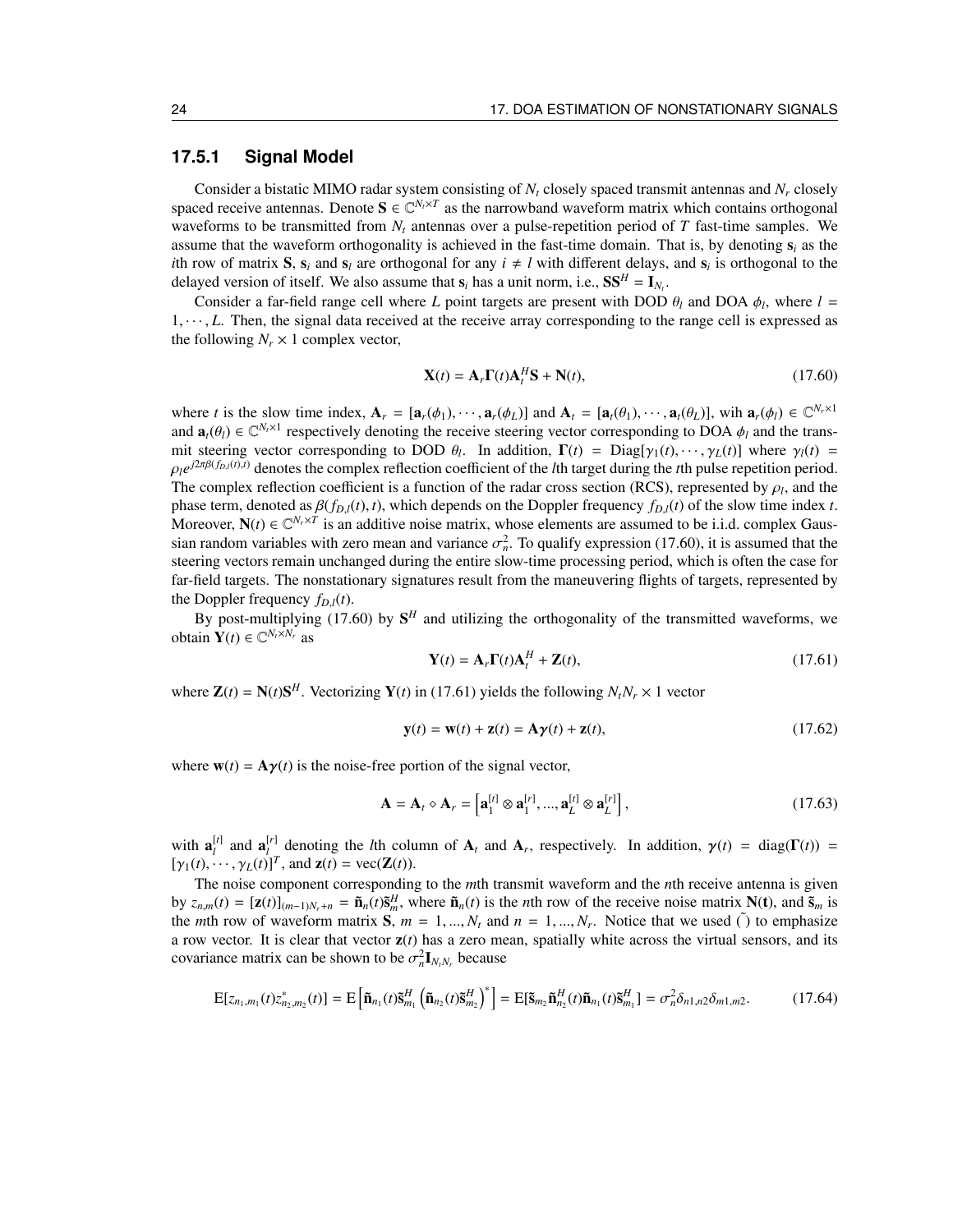## **17.5.2 Joint DOD/DOA Estimations**

In bistatic radars, the DOD and DOA information can be synthesized to locate targets. For multiple targets, the combination of estimated DOD and DOA yields paring ambiguity. Several techniques have been developed to void or to automatically obtain pairing operation [21, 38]. These approaches, based on ESPRIT [56], or combined ESPRIT-MUSIC, can be extended to the t-f framework. We consider, as an example, the combined ESPRIT-MUSIC technique developed in [21] which only requires two decoupled one-dimensional direction finding operations where the DOD and DOA are automatically paired. In this section, we extend this technique into the STFD framework. The DODs of the targets are first estimated using t-f ESPRIT [33] and their DOAs are then obtained using t-f MUSIC [13]. To apply ESPRIT-based method, both arrays are assumed to be uniform and linear, but the interelement spacings of the two arrays, respectively denoted as *d<sup>t</sup>* and *d<sup>r</sup>* , may differ.

Consider a t-f region  $\Omega_0$  that contains signal returns from  $L_0 \leq L$  targets. An STFD matrix, denoted as  $\mathbf{D}_{yy}(\Omega_0)$ , can be obtained through weighted average of the STFD matrices across region  $\Omega_0$ , i.e.,

$$
\mathbf{D}_{\mathbf{y}\mathbf{y}}(\Omega_0) = \sum_{(t,f)\in\Omega_0} w(t,f)\mathbf{D}_{\mathbf{y}\mathbf{y}}(t,f),\tag{17.65}
$$

where  $w(t, f)$  is the weighting coefficients, which can be chosen to be identical or proportional to the TFD magnitude. The signal subspace of matrix  $\mathbf{D}_{\mathbf{v}}(\Omega_0)$  corresponds to the  $L_0$  target signals contained in the selected t-f region  $\Omega_0$ . In other words, it spans the same subspace as  $\mathbf{A}_0$ , where  $\mathbf{A}_0 = \mathbf{A}_{0,t} \diamond \mathbf{A}_{0,r}$  is a  $N_t N_r \times L_0$  submatrix of **A** that contains the  $L_0$  columns of matrix **A**, corresponding to the  $L_0$  signals included in the selected t-f region.

Performing eigendecomposition of  $\mathbf{D}_{\mathbf{v} \mathbf{v}}(\Omega_0)$  and denote  $\mathbf{U}_{s,0}$  as its  $N_tN_r \times L_0$  signal subspace, whereas  $U_{n,0}$  as the  $N_tN_r \times (N_tN_r - L_0)$  noise subspace. Then,  $U_{s,0}$  and  $A_0$  are related by an unknown transformation matrix T as

$$
\mathbf{U}_{s,0} = \mathbf{A}_0 \mathbf{T}.\tag{17.66}
$$

Divide the virtual array into two overlapping subarrays, respectively consisting of the first and last  $(N_t - 1)N_r$ virtual antennas. Denote  $A_{0,t}^{(1)}$  and  $A_{0,t}^{(2)}$  as the first and last  $N_t - 1$  rows of  $A_{0,t}$ , and let  $A_0^{(t)}$  $\mathbf{A}_{0,t}^{(1)} = \mathbf{A}_{0,t}^{(1)} \diamond \mathbf{A}_{0,r}$  and  $A_0^{(t2)}$  $\mathbf{A}_{0,t}^{(2)} = \mathbf{A}_{0,t}^{(2)} \diamond \mathbf{A}_{0,r}$ . Further, denote the averaged STFD matrices defined in these subarrays as  $\mathbf{D}_{yy}^{(1)}(\Omega_0)$  and  ${\bf D}_{yy}^{(2)}(\Omega_0)$ , respectively. Then, their respective signal subspaces relate to  ${\bf A}_0^{(t)}$  $_0^{(t1)}$  and  $A_0^{(t2)}$  $\int_0^{(L)}$  through

$$
\mathbf{U}_{s,0}^{(1)} = \mathbf{A}_0^{(t1)} \mathbf{T}, \quad \mathbf{U}_{s,0}^{(2)} = \mathbf{A}_0^{(t2)} \mathbf{T}.
$$
 (17.67)

 $A_0^{(t2)}$  $_0^{(t2)}$  and  $A_0^{(t1)}$  $_0^{(1)}$  differ due to the antenna position and thus are related by

$$
\mathbf{A}_0^{(t2)} = \mathbf{A}_0^{(t1)} \mathbf{\Phi}_{[t]},\tag{17.68}
$$

where  $\Phi_{[t]}$  is a diagonal matrix with diagonal elements  $[\Phi_{[t]}]_{i,i} = \exp(j2\pi d_t \sin(\theta_i)/\lambda), i = 1, ..., L_0$ . Similarly,  $\mathbf{U}_{s,0}^{(1)}$  and  $\mathbf{U}_{s,0}^{(2)}$  are related by

$$
\mathbf{U}_{s,0}^{(2)} = \mathbf{U}_{s,0}^{(1)} \mathbf{\Psi}_{[t]}.
$$
 (17.69)

From the above results,  $\Psi_{[t]}$  can be obtained from  $\mathbf{U}_{s,0}^{(1)}$  and  $\mathbf{U}_{s,0}^{(2)}$ . Substituting (17.68) into (17.69), we obtain

$$
\mathbf{U}_{s,0}^{(1)} = \mathbf{A}_0^{(1)} \mathbf{T}, \quad \mathbf{U}_{s,0}^{(2)} = \mathbf{A}_0^{(1)} \mathbf{\Phi}_{[t]} \mathbf{T}.
$$
 (17.70)

Therefore, it is concluded from (17.69) and (17.70) that  $\Psi_{[t]}$  and  $\Phi_{[t]}$  are related by  $\Psi_{[t]} = T^{-1} \Phi_{[t]} T$ , that is,  $\Phi_{[t]}$  can be obtained as the eigenvalues of  $\Psi_{[t]}$ . As such, the DODs  $\theta_i$  can be obtained for  $i = 1, ..., L_0$ .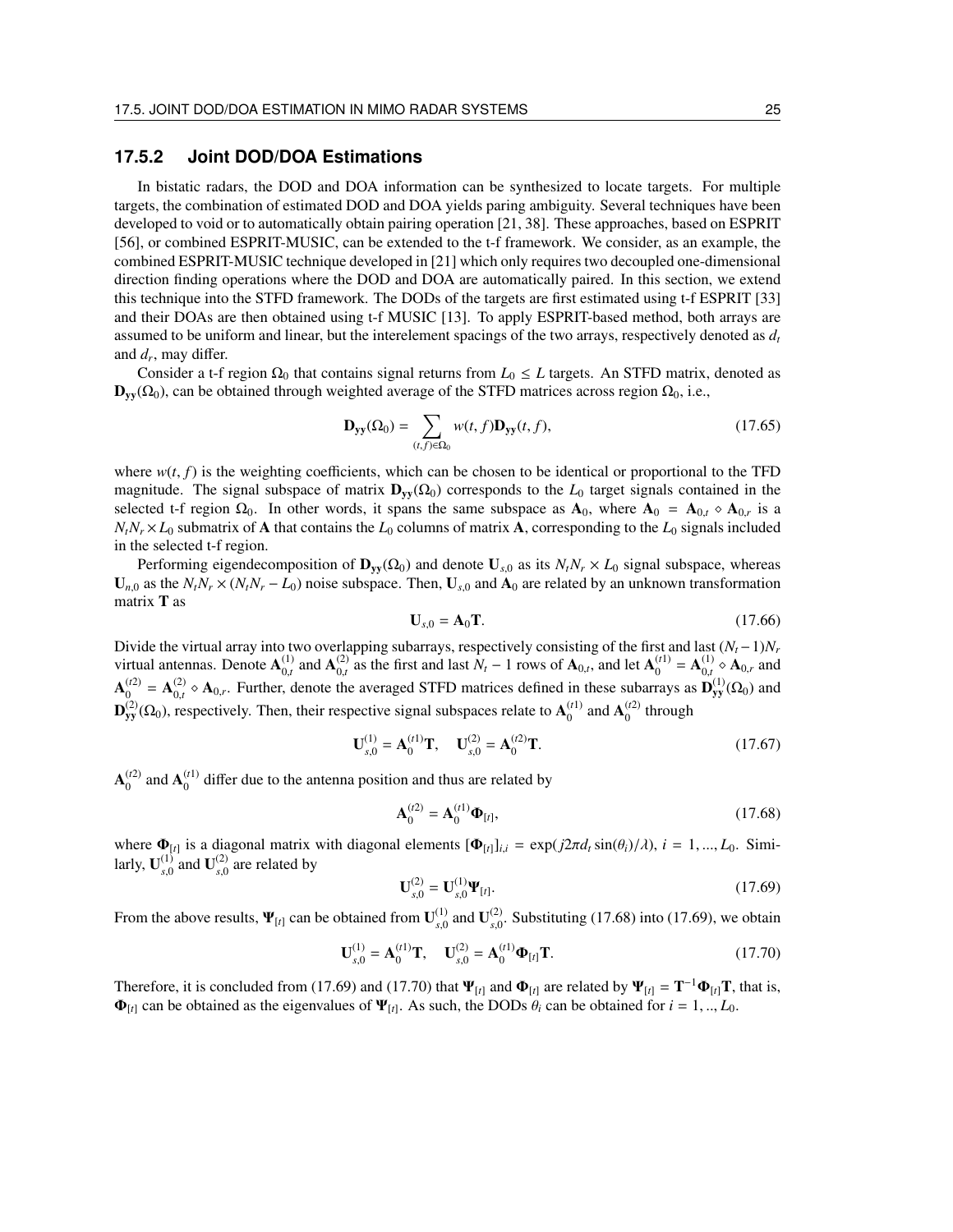To estimate the DOAs after DODs are obtained, the ESPRIT-MUSIC method is based on the fact that noise subspace and the steering vector of the virtual array are orthogonal [21]. In the t-f framework, this leads to a t-f MUSIC based approach for each estimated  $\theta_i$ ,  $i = 1, ..., L_0$ , i.e., estimating the paired  $\phi_i$  by finding the peaks of the following pseudo spatial spectrum

$$
f(\phi) = \frac{1}{\mathbf{a}_r^H(\phi)[\mathbf{a}_t(\theta_i) \otimes \mathbf{I}_{N_r}]^H \mathbf{U}_{n,0} \mathbf{U}_{n,0}^H[\mathbf{a}_t(\theta_i) \otimes \mathbf{I}_{N_r}]\mathbf{a}_r(\phi)}.
$$
(17.71)

When the receive array is uniform linear, for which the receive steering vector can be expressed as a polynomial function of  $z = \exp(-i2\pi d_r \sin(\phi)/\lambda)$ , i.e.,

$$
\mathbf{a}_r(\phi) = [1, e^{-\frac{j2\pi d_r}{\lambda}\sin(\phi)}, ..., e^{-\frac{j2\pi (N_r - 1)d_r}{\lambda}\sin(\phi)}]^T = [1, z, ..., z^{N_r - 1}]^T,
$$
(17.72)

the paired DOA  $\phi_i$  can be solved using the simpler t-f root-MUSIC approach that finds the root inside and closest to the unit circle of the following polynomial

$$
\mathbf{a}_r^H(\phi)[\mathbf{a}_t(\theta_i)\otimes \mathbf{I}_{N_r}]^H \mathbf{U}_{n,0} \mathbf{U}_{n,0}^H[\mathbf{a}_t(\theta_i)\otimes \mathbf{I}_{N_r}]\mathbf{a}_r(\phi) = 0.
$$
 (17.73)

For the directions of other *L*−*L*<sup>0</sup> targets, the same procedure can be carried out in different t-f regions where these signals are included.

By exploiting source selection/discrimination through t-f region selection, significant performance improvement can be achieved. This is particularly true in the challenging situations when multiple targets are closely spaced in angle but are separable in the time-frequency domain. Specifically, when a t-f region corresponding to a single target is identified, the DOD and DOA can be estimated with simple phase examinations, and no paring operation is needed.

#### **Example**

Consider a scenario in which two moving targets appear in a specific range bin of interest. The bistatic radar consists of a linear transmit array consisting of  $N_t = 4$  antennas and a linear receive array of  $N_r = 6$  antennas. The transmit and receive arrays are assumed to be distantly separated. Half wavelength interelement spacing is set for both transmit and receive arrays. The waveforms emitted from different transmit antennas are considered orthogonal, i.e., their crosscorrelations are ignored. The total number of samples is 256 for each waveform. The two targets have close DODs (10<sup>o</sup> and 15<sup>o</sup>) and DOAs (5<sup>o</sup> and 20<sup>o</sup>). The input SNR of all the return signals are assumed to be identical. The start frequencies of the two chirp signals is 0.15 and 0.18, and the respective ending frequencies are 0.35 and 0.38. The increasing Doppler signature of each target indicates the target movement towards the transmit and receive arrays in a way that the sum two-way slant range decreases over time.

In Figure 17.9, the root-mean-square error (RMSE) of the DOD and DOA estimation results of the first target are compared for three different scenarios, namely, joint ESPRIT-MUSIC without the use of time-frequency analysis, time-frequency ESPRIT-MUSIC with both signals selected for consideration, and time-frequency ESPRIT-MUSIC that only considers the signal corresponding to the first target. The results are averaged over 100 independent trials. It is evident that when both signals are selected, the t-f ESPRIT-MUSIC still benefits from the SNR enhancement over low SNR regions. It is also clear that the performance of both DOD and DOA estimates is significantly improved through target discrimination by considering only the first target. This improvement stems from overcoming the close angular separation of the targets at both the transmitter and receiver sides using t-f signature selections.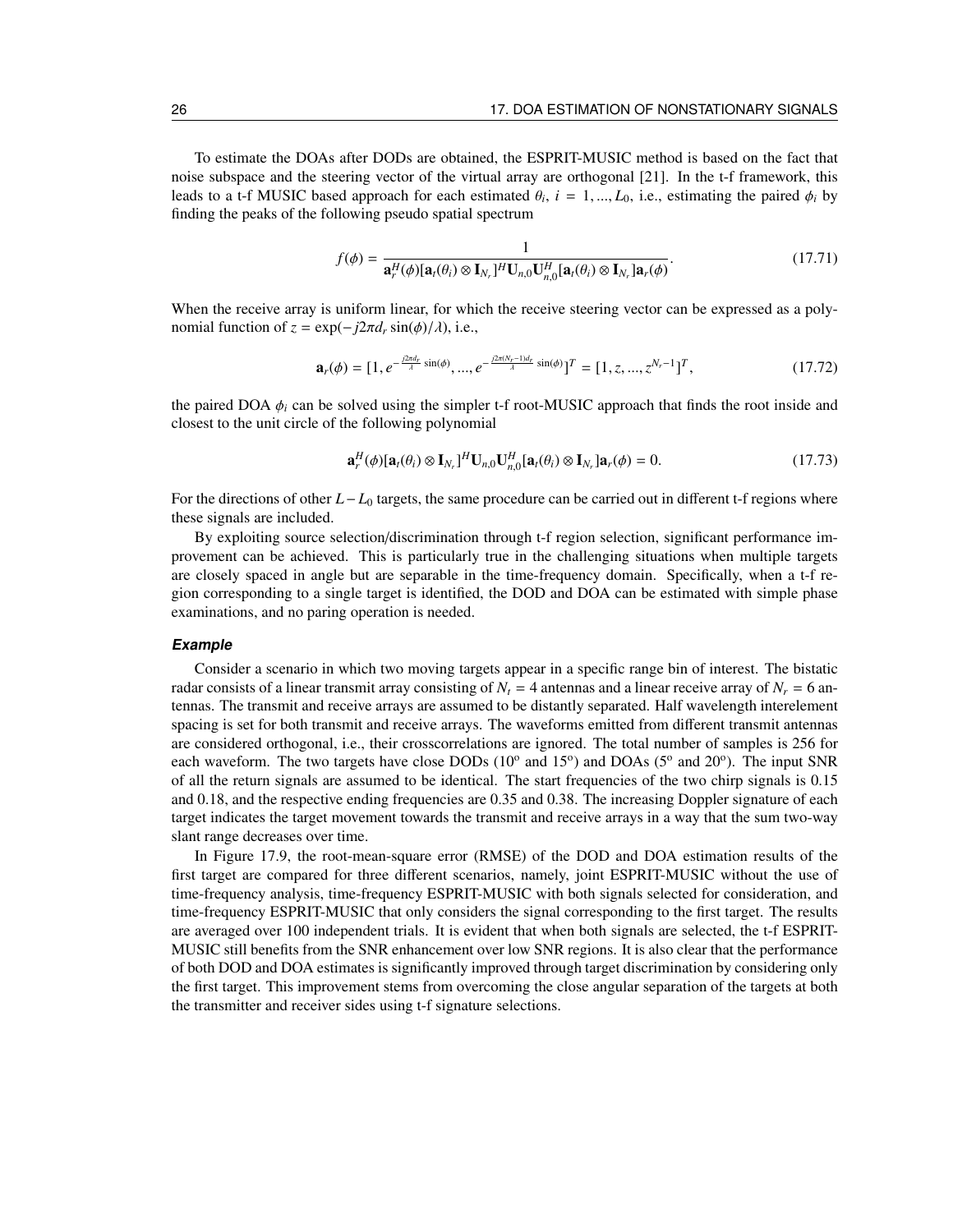

Figure 17.9: Comparison of RMSE performance.

## **17.6 Conclusion**

This Chapter discussed direction of arrival estimation of nonstationary signals that are characterized by instantaneous frequency laws. Conventional direction finding methods, including high resolution techniques, do not properly account for the instantaneous frequency characterization of the signals impinging on the antenna arrays. We discussed the spatial time-frequency distribution (STFD) framework which permits eigenstructure subspace methods to utilize the signal-to-noise ratio enhancement, brought about by incorporating the time-frequency regions of high power concentration. The latter are typically found at and around the signal time-frequency signature. High SNR data enable robustness of DOA estimates. It was also shown that distinction in the time-frequency signatures of closely spaced sources provides a discriminatory capability, within the STFD framework, which allows reducing the number of sources in the field of view to a single, or a subgroup of the sources. This permits processing more sources than sensors and reduces the variance of the source angular estimate. We extended the STFD framework to include multiple-input multiple-output (MIMO) configurations and estimated both the source direction-of-departure and direction-of-arrival. Although the focus of the chapter was on bilinear distributions of nonstationary signals, we also addressed linear time-frequency methods and their applications to DOA estimation of polynomial phase sources.

## **17.7 References**

- [1] L. B. Almeida, "The fractional Fourier transform and time-frequency representations," *IEEE Trans. signal Proc.*, vol. 42, no. ll, pp. 3084–3091, 1994.
- [2] M. G. Amin, "Time-frequency spectrum analysis and estimation for nonstationary random processes, in B. Boashash (Ed), *Time-Frequency Signal Analysis: Methods and Applications*, Longman Cheshire, 1992.
- [3] M. G. Amin, "Minimum variance time-frequency distribution kernels for signal in additive noise," *IEEE Trans. Signal Proc.*, vol. 44, no. 9, pp. 2352–2356, Sept. 1996.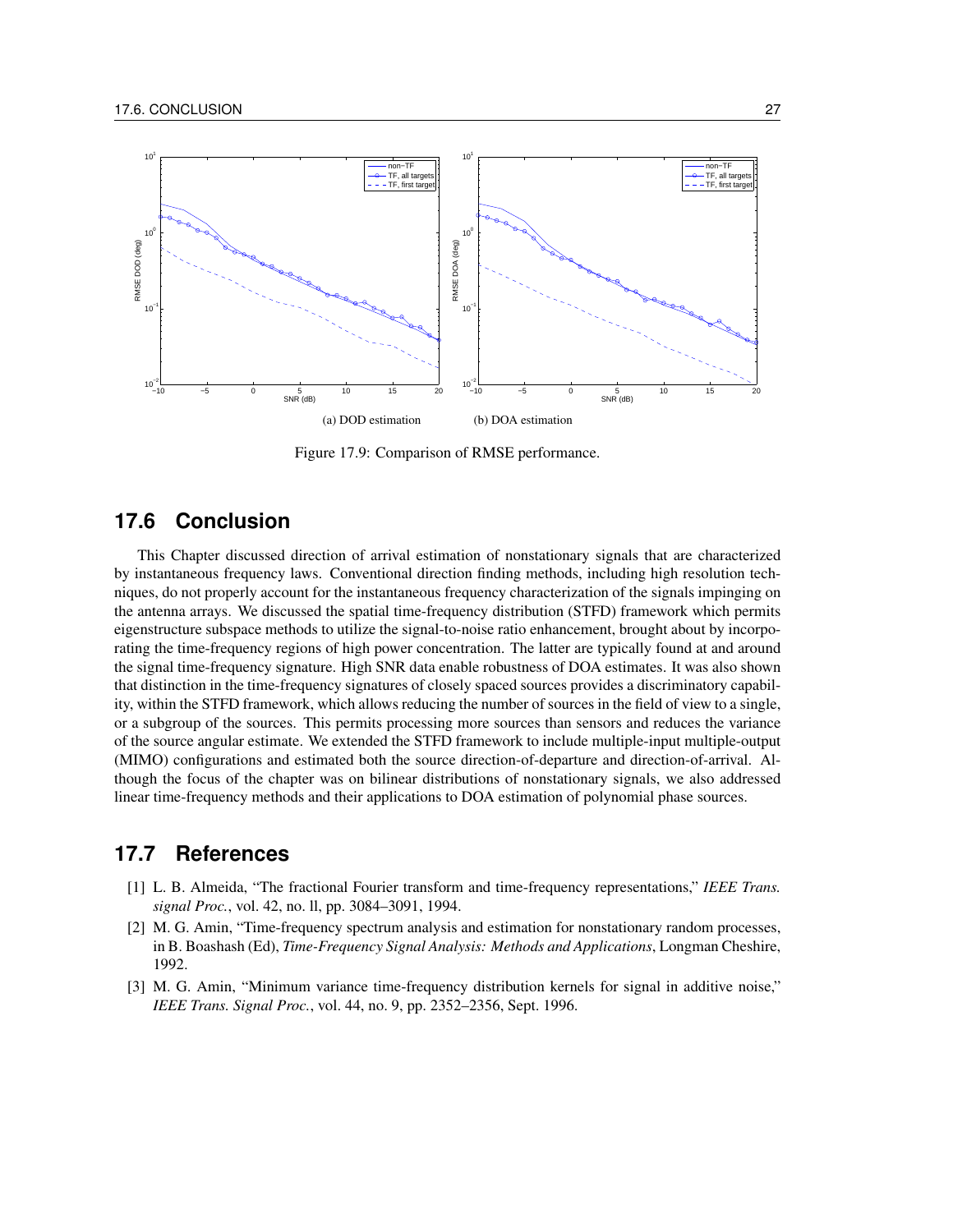- [4] M. G. Amin, "Interference mitigation in spread spectrum communication systems using time-frequency distributions," *IEEE Trans. Signal Proc.*, vol. 45, no. 1, pp. 90–101, Jan. 1997.
- [5] M. G. Amin, "Spatial time-frequency distributions for direction finding and blind source separation," *Proc. SPIE Wavelet Conf.*, Orlando, FL, April 1999.
- [6] M. G. Amin, A. Belouchrani, and Y. Zhang, "The spatial ambiguity function and its applications," *IEEE Signal Proc. Lett.*, vol. 7, no. 6, pp. 138–140, June 2000.
- [7] F. Auger, P. Flandrin, P. Gonçalvés, and O. Lemoine, *Time-Frequency Toolbox for Use with Matlab*. Available at http://tftb.nongnu.org/tutorial.pdf
- [8] M. G. Amin and Y. Zhang, "Direction finding based on spatial time-frequency distribution matrices," *Digital Signal Proc.*, vol. 10, no. 4, pp. 325–339, Oct. 2000.
- [9] M. G. Amin and Y. Zhang, "Spatial time-frequency distributions and their applications," in B. Boashash (ed.), *Time-Frequency Signal Analysis and Processing*, Oxford, UK: Elsevier, 2003.
- [10] M. G. Amin and Y. Zhang, "Spatial time-frequency distributions and DOA estimation," in E. Tuncer and B. Friedlander (eds), *Classical and Modern Direction of Arrival Estimation*, Burlington, MA: Academic Press, 2009.
- [11] M. G. Amin, Y. Zhang, G. J. Frazer, and A. R. Lindsey, "Spatial time-frequency distributions: Theory and applications," in L. Debnath (ed.), *Wavelets and Signal Processing*, Boston, MA: Birkhauser, 2003.
- [12] A. Belouchrani and M. G. Amin, "Blind source separation based on time-frequency signal representations," *IEEE Trans. Signal Proc.*, vol. 46, no. 11, pp. 2888–2897, Nov. 1998.
- [13] A. Belouchrani and M. G. Amin, "Time-frequency MUSIC," *IEEE Signal Proc. Lett.*, vol. 6, no. 5, pp. 109–110, May 1999.
- [14] A. Belouchrani, M. G. Amin, N. Thirion-Moreau, and Y. D. Zhang, "Source separation and localization using time-frequency distributions," *IEEE Signal Proc. Mag.*, in press.
- [15] S. Barbarossa, "Analysis of multicomponent LFM signals by a combined Wigner-Hough transform," *IEEE Trans. Signal Proc.*, vol. 43, no. 6, pp. 1511–1515, June 1995.
- [16] S. Barbarossa, A. Scaglione, and G. B. Giannakis, "Product high-order ambiguity function for multicomponent polynomial-phase signal modeling," *IEEE Trans. Signal Proc.*, vol. 46, no. 3, pp. 691–708, March 1998.
- [17] R. G. Baraniuk and D. L. Jones, "A signal-dependent time-frequency representation: optimal kernel design," *IEEE Trans. Signal Proc.*, vol. 41, pp. 1589–1602, April 1993.
- [18] S. Barbarossa and O. Lemoine, "Analysis of nonlinear FM signals by pattern recognition of their time-frequency representation," *IEEE Signal Proc. Lett.*, vol. 3, no. 4, pp. 112–115, April 1996.
- [19] B. Boashash, "Theory of quadratic TFDs," in B. Boashash (ed.), *Time-Frequency Signal Analysis and Processing*, Oxford, UK: Elsevier, 2003.
- [20] B. Boashash and G. R. Putland, "Discrete time-frequency distributions," in B. Boashash (ed.), *Time-Frequency Signal Analysis and Processing*, Oxford, UK: Elsevier, 2003.
- [21] M. L. Bencheikh and Y. Wang, "Joint DOD-DOA estimation using combined ESPRIT-MUSIC approach in MIMO radar," *Electronics Lett.*, vol. 46, no. 15, July 2010.
- [22] L. Cohen, "Time-frequency distributions a review," *Proc. IEEE*, vol. 77, no. 7, pp. 941–981, July 1989.
- [23] L. Cohen, *Time-Frequency Analysis*, Englewood Cliffs, NJ: Prentice Hall, 1995.
- [24] J. Chen, H. Gu, and W. Su, "A new method for joint DOD and DOA estimation in bistatic MIMO radar," *Signal Proc.*, vol. 90, pp. 714–719, 2010.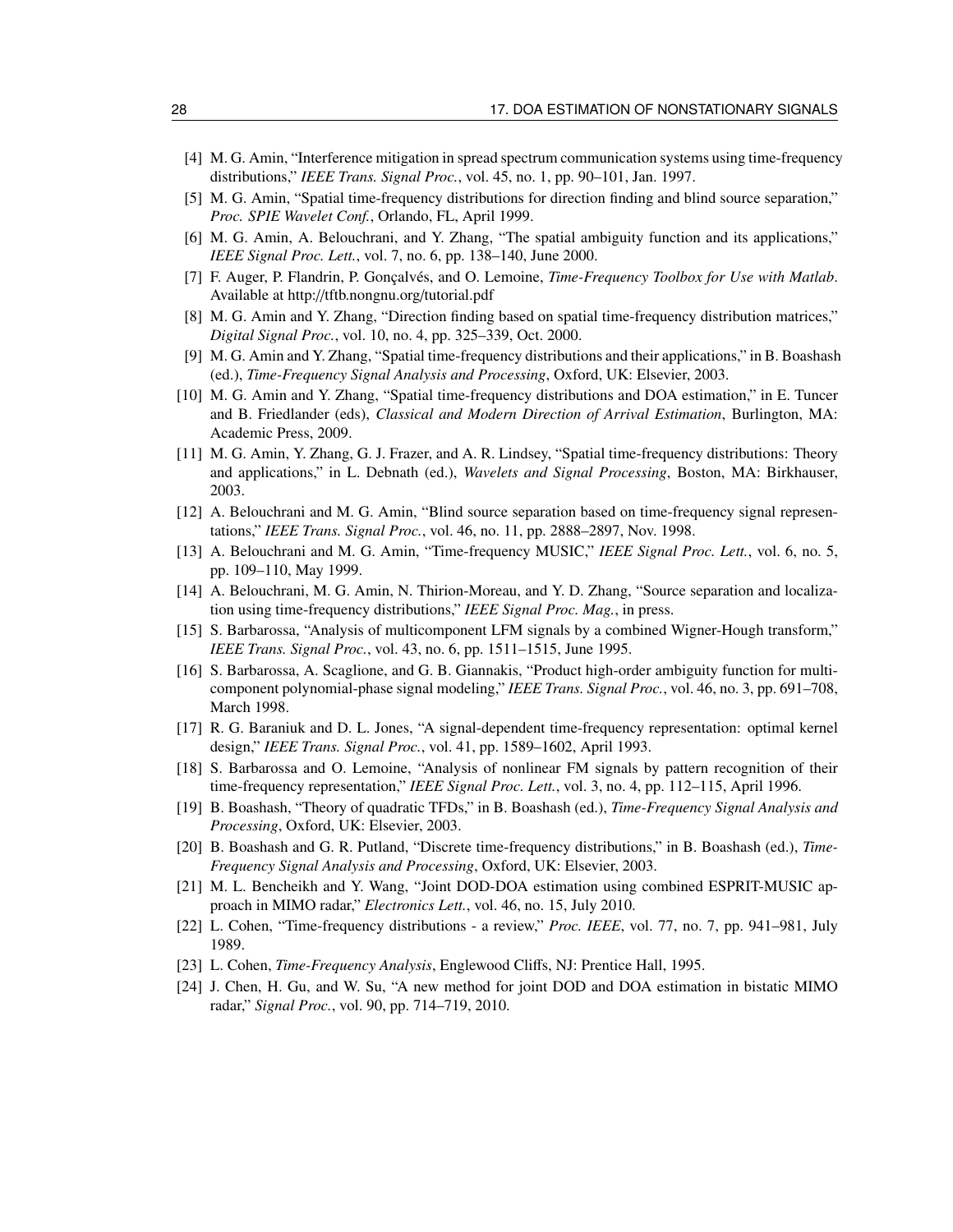- [25] H. I. Choi and W. J. Williams, "Improved time-frequency representation of multicomponent signals using exponential kernels," *IEEE Trans. Acoust., Speech, Sig. Proc.*, vol. ASSP-37, no. 6, pp. 862–871, June 1989.
- [26] C. Duofang, C. Baixiao, and Q. Guodong, "Angle estimation using ESPRIT in MIMO radar," *Electronics Letters*, vol. 44, no. 12, June 2008.
- [27] S. Djukanović, M. Daković, and L. Stanković, "Local polynomial Fourier transform receiver for nonstationary interference excision in DSSS communications," *IEEE Trans. Signal Proc.*, vol. 56, no. 4, pp. 1627–1636, 2008.
- [28] S. Das and I. Pan, *Fractional Order Signal Processing: Introductory Concepts and Applications,* Springer, 2012.
- [29] E. Fisher, A. Haimovich, R. Blum, D. Chizhik, L. Cimini, and R. Valenzuela, "MIMO radar: an idea whose time has come," *Proc. IEEE Radar Conf.*, pp. 71–78, April 2004.
- [30] B. Friedlander and J. Weiss, "Direction finding for wide-band signals using an interpolated array," *IEEE Trans. Signal Proc.*, vol. 41, pp. 1618–1634, April 1993.
- [31] A. Gershman and M. G. Amin, "Wideband direction-of-arrival estimation of multiple chirp signals using spatial time-frequency distributions," *IEEE Signal Proc. Lett.*, vol. 7, no. 6, pp. 152–155, June 2000.
- [32] S. Hearon and M. G. Amin, "Minimum variance time-frequency distribution kernels, *IEEE Trans. Signal Proc.*, vol. 43, pp. 1258–1262, May 1995.
- [33] A. Hassanien, A. B. Gershman, and M. G. Amin, "Time-frequency ESPRIT for direction-of-arrival estimation of chirp signals," in *Proc. IEEE Sensor Array and Multichannel Signal Processing Workshop*, Rosslyn, VA, pp. 337–341, Aug. 2002.
- [34] A. Hassanien, S. A. Vorobyov, and A. B. Gershman, "Moving target parameters estimation in noncoherent MIMO radar systems," *IEEE Trans. Signal Proc.*, vol. 60, no. 5, pp. 2354–2361, May 2012.
- [35] C. Ioana and A. Quinquis, "Time-frequency analysis using warped-based high-order phase modeling," *EURASIP J. Applied Signal Proc.*, vol. 2005, no. 17, pp. 2856–2873, Sept. 2005.
- [36] C. Ioana, Y. D. Zhang, M. G. Amin, F. Ahmad, and B. Himed, "Time-frequency analysis of multipath Doppler signatures of maneuvering targets," in *Proc. IEEE Int. Conf. Acoustics, Speech, Signal Proc.*, Kyoto, Japan, March 2012.
- [37] C. Ioana, Y. D. Zhang, M. G. Amin, F. Ahmad, G. Frazer, and B. Himed, "Time-frequency characterization of micro-multipath signals in over-the-horizon radar," in *Proc. IEEE Int. Radar Conf.*, Atlanta, GA, pp. 671–675, May 2012.
- [38] M. Jin, G. Liao, and J. Li, "Joint DOD and DOA estimation for bistatic MIMO radar," *Signal Proc.*, vol. 89, pp. 244–251, 2009.
- [39] J. Jeong and W. J. Williams, "Kernel design for reduced interference distributions," *IEEE Trans. Signal Proc.*, vol. 42, pp. 402–412, 1992.
- [40] N. Linh-Trung, A. Belouchrani, K. Abed-Meraim, and B. Boashash, "Separating more sources than sensors using time-frequency distributions," *EURASIP J. Applied Signal Proc.*, vol. 2005, no. 17, pp. 2828–2847, 2005.
- [41] W. Li, "Wigner distribution method equivalent to dechirp method for detecting a chirp signal," *IEEE Trans. Acoust. Speech, Signal Proc.*, vol. ASSP-35, pp. 1210–1211, Aug. 1987.
- [42] J. Li and P. Stoica, "MIMO radar with colocated antennas," *IEEE Signal Processing Mag.*, vol. 25, no. 5, pp. 106–114, Sept. 2007.
- [43] J. Li and P. Stoica (Eds.), *MIMO Radar Signal Processing,* New York, NY: Wiley-IEEE Press, 2009.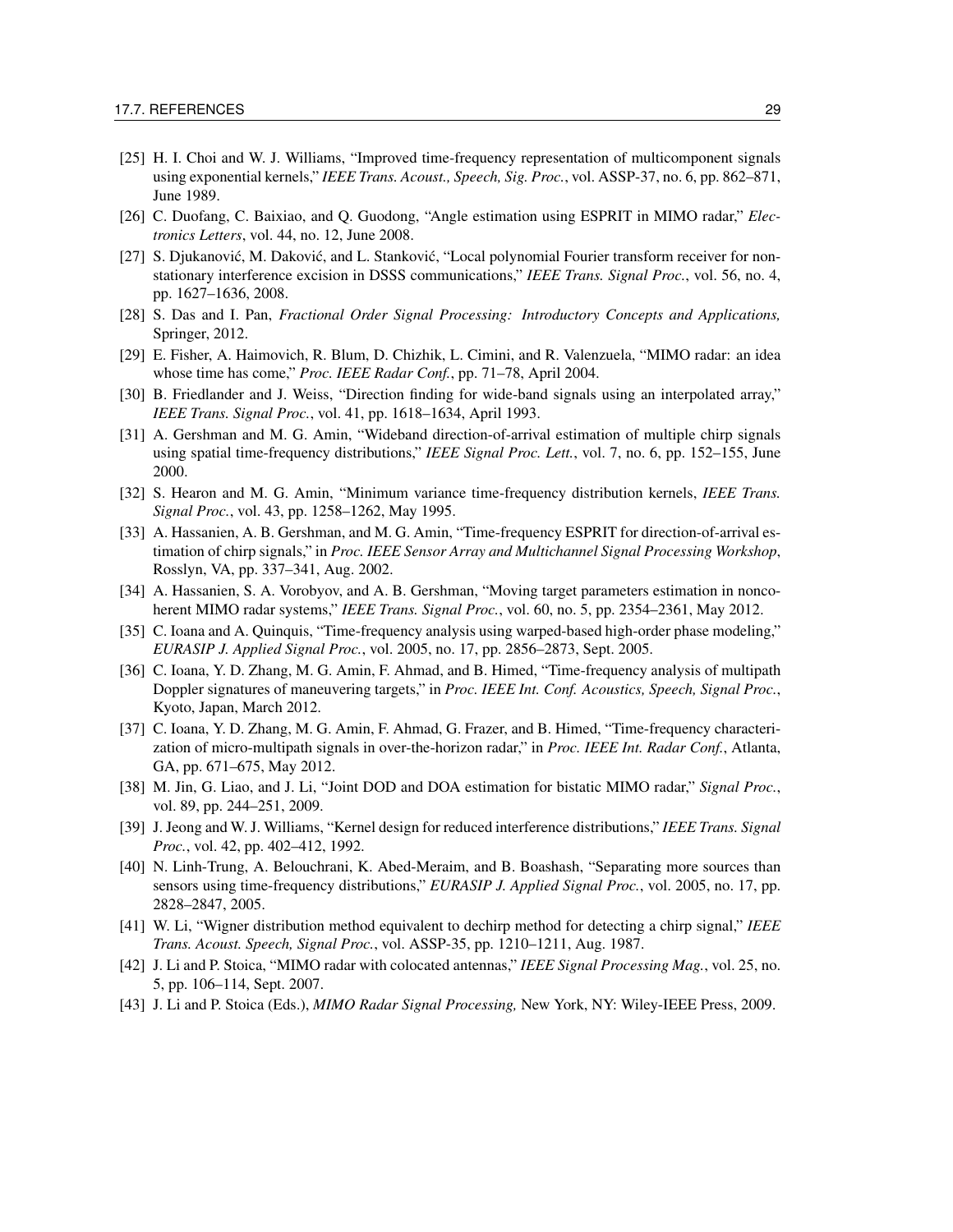- [44] W. Mu and M. G. Amin, "SNR analysis of time-frequency distributions," in *Proc. IEEE Int. Conf. Acoust., Speech, Sig. Proc.*, Istanbul, Turkey, pp. II645–II648, June 2000.
- [45] W. Mu, M. G. Amin, and Y. Zhang, "Bilinear signal synthesis in array processing," *IEEE Trans. Signal Proc.*, vol. 51, no. 1, pp. 90–100, Jan. 2003.
- [46] N. Ma and J. T. Goh, "Ambiguity-function-based techniques to estimate DOA of broadband chirp signals," *IEEE Trans. Signal Proc.*, vol. 54, no. 5, pp. 1826–1839, May 2006.
- [47] V. Namias, "The fractional order Fourier transform and its application to quantum mechanics," *J. Inst. Math. Appl.*, vol. 25, pp. 241–265, 1980.
- [48] B. A. Obeidat, Y. Zhang, and M. G. Amin, "DOA and polarization estimation for wideband sources," in *Proc. Asilomar Conf. Signals, Sys., Comput.*, Pacific Grove, CA, Nov. 2004.
- [49] A. Papandreou-Suppappola, *Applications in Time-Frequency Signal Processing*, Boca Raton, FL: CRC Press, 2003.
- [50] B. Porat, *Digital Processing of Random Signals: Theory and Methods*, Englewood Cliffs, NJ: Prentice Hall, 1993.
- [51] S. Peleg and B. Porat, "Estimation and classification of polynomial-phase signals," *IEEE Trans. Inform. Theory*, vol. 37, March 1991.
- [52] D. S. Pham and A. M. Zoubir, "Analysis of multicomponent polynomial phase signals," *IEEE Trans. Signal Proc.*, vol. 55, no. 1, pp. 56–65, Jan. 2007.
- [53] S. Qian and D. Chen, *Joint Time-Frequency Analysis Methods and Applications*, Englewood Cliffs, NJ: Prentice Hall, 1996.
- [54] H. Qu, R. Wang, W. Qu, and P. Zhao, "Research on DOA estimation of multi-component LFM signals based on the FRFT," *Wireless Sensor Network*, vol. 2009, no. 3, pp. 171–181, 2009.
- [55] S. Rickard and F. Dietrich, "DOA estimation of many W-disjoint orthogonal sources from two mixtures using DUET," in *Proc. IEEE Workshop on Statistical Signal and Array Processing*, Pocono, PA, pp. 311–314, Aug. 2000.
- [56] R. Roy and T. Kailath, "ESPRIT-estimation of signal parameters via rotational invariance techniques," *IEEE Trans. Acoust., Speech, Sig. Proc.*, vol. ASSP-37, no. 7, pp. 984–995, July 1989.
- [57] R. O. Schmidt, "Multiple emitter location and signal parameter estimation," *IEEE Trans. Antennas Propagat.*, vol. AP-34, no. 3, pp. 276–280, March 1986.
- [58] P. Stoica and A. Nehorai, "MUSIC, maximum likelihood and Cramer-Rao bound," *IEEE Trans. Acoust., Speech, Sig. Proc.*, vol. ASSP-37, no. 5, pp. 720–741, May 1989.
- [59] K. Sekihara, S. Nagarajan, D. Poeppel, and Y. Miyashita, "Time-frequency MEG-MUSIC algorithm," *IEEE Trans. Medical Imaging*, vol. 18, no. 1, pp. 92–97, Jan. 1999.
- [60] L. Stankovic, "A time-frequency distribution concentrated along the instantaneous frequency, *IEEE Signal Proc. Lett.*, vol. 3, no. 3, pp. 89-91, March 1996.
- [61] L. Stankovic, "Analysis of noise in time-frequency distributions," *IEEE Signal Proc. Lett.*, vol. 9, no. 9, pp. 286-289, Sept. 2002.
- [62] J. C. Wood and D. T. Barry, "Radon transformation of time-frequency distributions for analysis of multicomponent signals," *IEEE Trans. Signal proc.*, vol. 42, no. 11, pp. 3166–3177, Nov. 1994.
- [63] N. J. Willis and H. D. Griffiths (eds), *Advances in Bistatic Radar*, SciTech Publishing, 2007.
- [64] H. Wang and M. Kaveh, "Coherent signal-subspace processing for the detection and estimation of angles of arrival of multiple wideband sources," *IEEE Trans. Acoust., Speech, Sig. Proc.*, vol. ASSP-33, pp. 823–831, Aug. 1985.
- [65] G. Wang and X.-G. Xia, "Iterative algorithm for direction of arrival estimation with wideband chirp signals," *IEE Proc. Radar, Sonar Navig.*, vol. 147, no. 5, pp. 233–238, Oct. 2000.